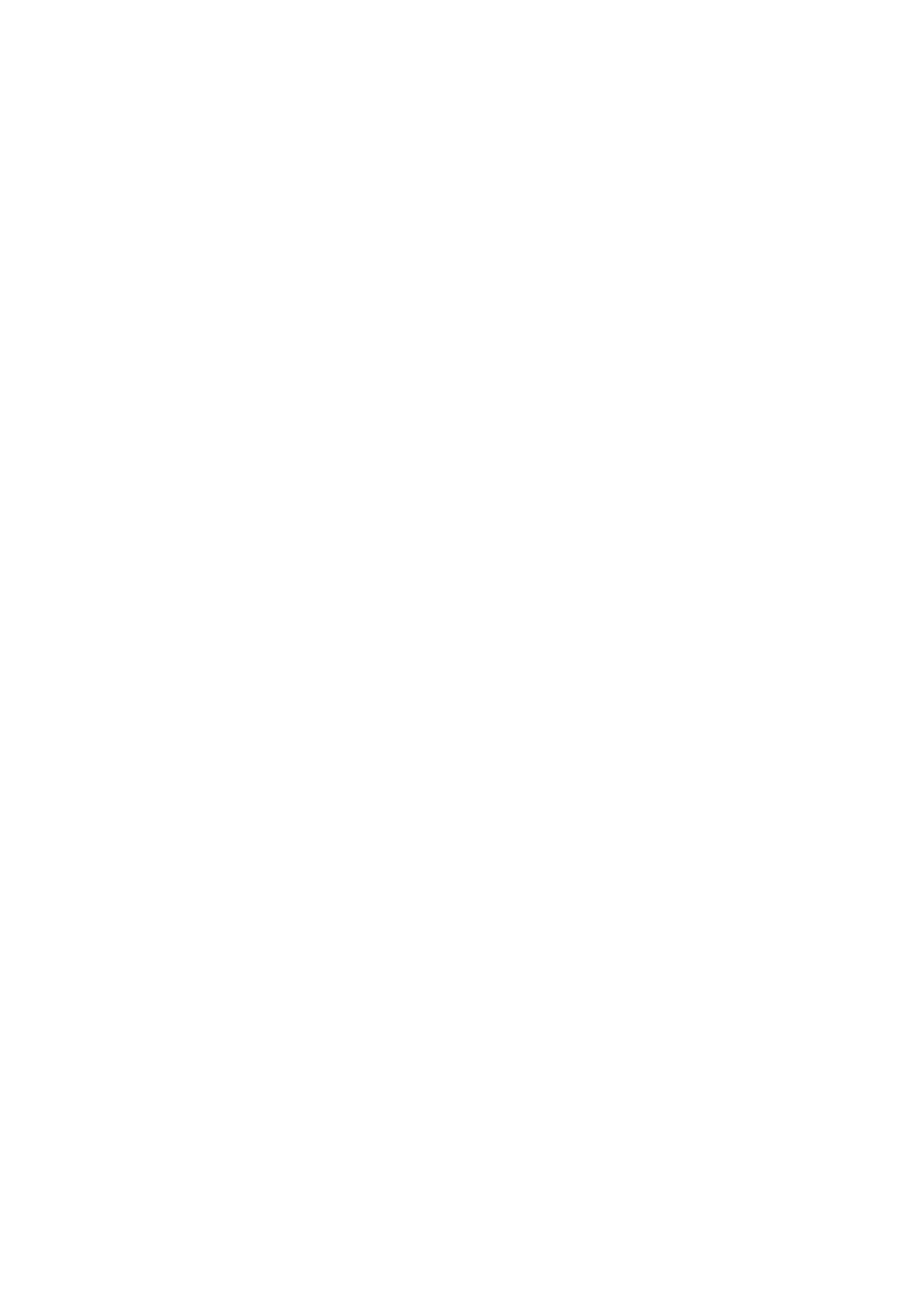# **Standards for Peer-Education and Outreach Programs for Sex Workers**

**September 2010**



Ministry of Public Health and Sanitation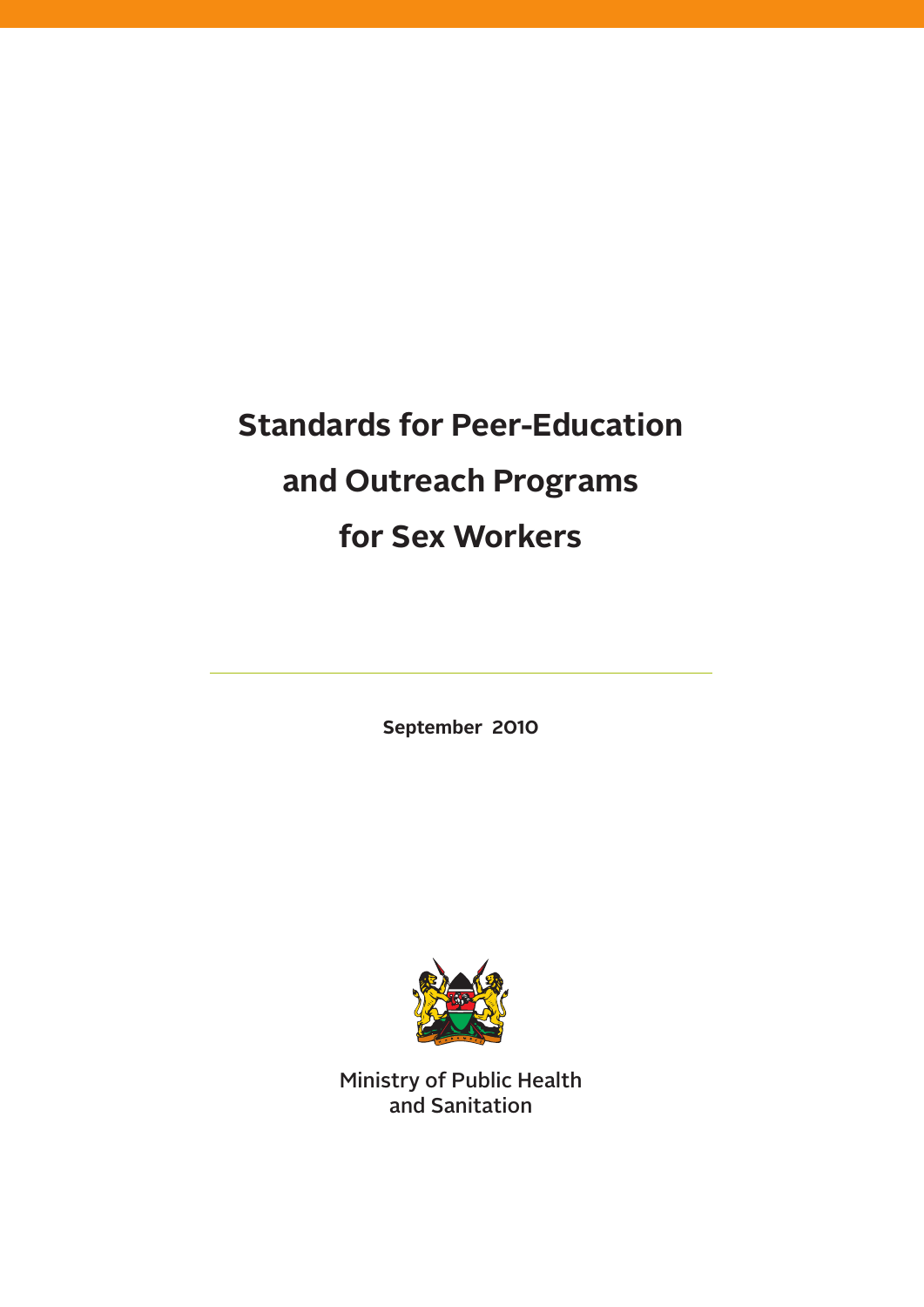Standards for Peer-Education and Outreach Programs for Sex Workers

Compiled for the National AIDS/STD Control Programme of the Kenya Ministry of Public Health and Sanitation by FHI

© 2010 by the National AIDS/STD Control Programme of the Kenya Ministry of Public Health and Sanitation

Project sponsor:

National AIDS/STD Control Programme (Kenya)

Additional support from:

- FHI
- **PATH**

This report was made possible by the generous support of the United States Centers for Disease Control and Prevention (CDC). The contents are the responsibility of the National AIDS/STD Control Programme of the Kenya Ministry of Public Health and Sanitation and do not necessarily reflect the views of CDC or the United States Government.

National AIDS/STD Control Programme Ministry of Public Health and Sanitation P.O. Box 30016 GPO Nairobi 00100, Kenya

Telephone: 254 (20) 2729502 Fax: 254 (20) 2710518 Email: info@aidskenya.org www.aidskenya.org

September 2010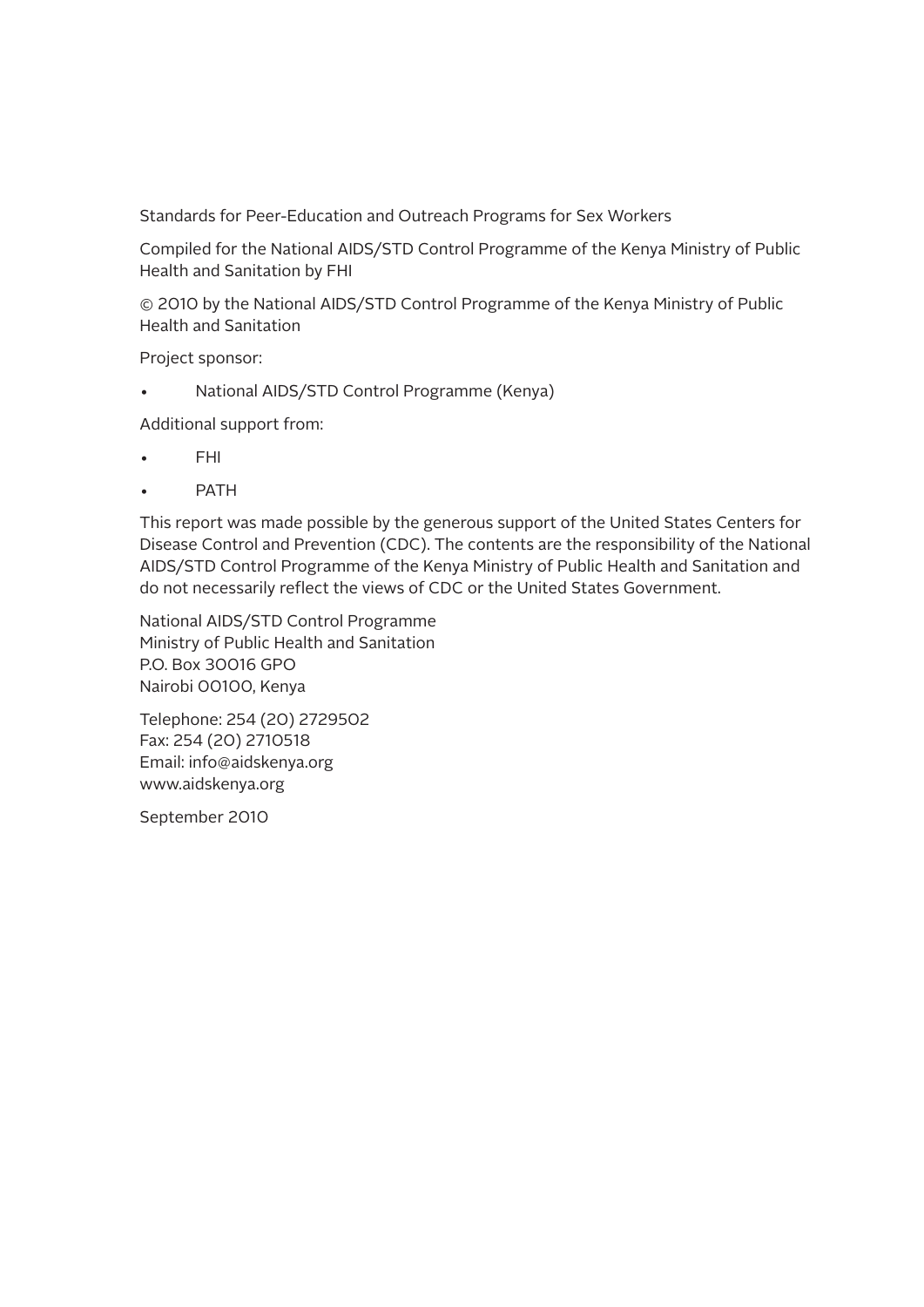## Table of Contents

| Acknowledgments                                             |                |
|-------------------------------------------------------------|----------------|
| Foreword                                                    |                |
| <b>Acronyms and Abbreviations</b>                           | vi             |
| Introduction                                                | 1              |
| Purpose                                                     | 1              |
| Background                                                  | 1              |
| Peer-Education and Outreach Programs                        | 2              |
| <b>Standards Development and Quality Assurance Approach</b> | 3              |
| Step 1. Define the Topic                                    | $\overline{4}$ |
| Step 2. Identify the Participants                           | 4              |
| Step 3. Gather Information                                  | 5              |
| Step 4. Draft the Standards                                 | 6              |
| Step 5. Test the Standards                                  | $\overline{7}$ |
| <b>Standards and Criteria</b>                               | 8              |
| Standard 1: Management                                      | 8              |
| <b>Standard 2: Selection Process</b>                        | 9              |
| Standard 3: Training                                        | 10             |
| Standard 4: Retention                                       | 11             |
| Standard 5: Access to Health Standards                      | 11             |
| Standard 6: Peer-Education and Outreach Services            | 12             |
| Standard 7: Supplies, Materials, and Tools                  | 13             |
| Standard 8: Enabling Environment                            | 14             |
| Standard 9: Referral System                                 | 15             |
| Standard 10: Supportive Supervision                         | 16             |
| Standard 11: Ongoing Support                                | 17             |
| Standard 12: Monitoring and Evaluation                      | 17             |
| <b>Appendix A. Glossary</b>                                 | 19             |
| Appendix B. HIV/STI Package of Services                     | 20             |
| <b>Notes</b>                                                | 21             |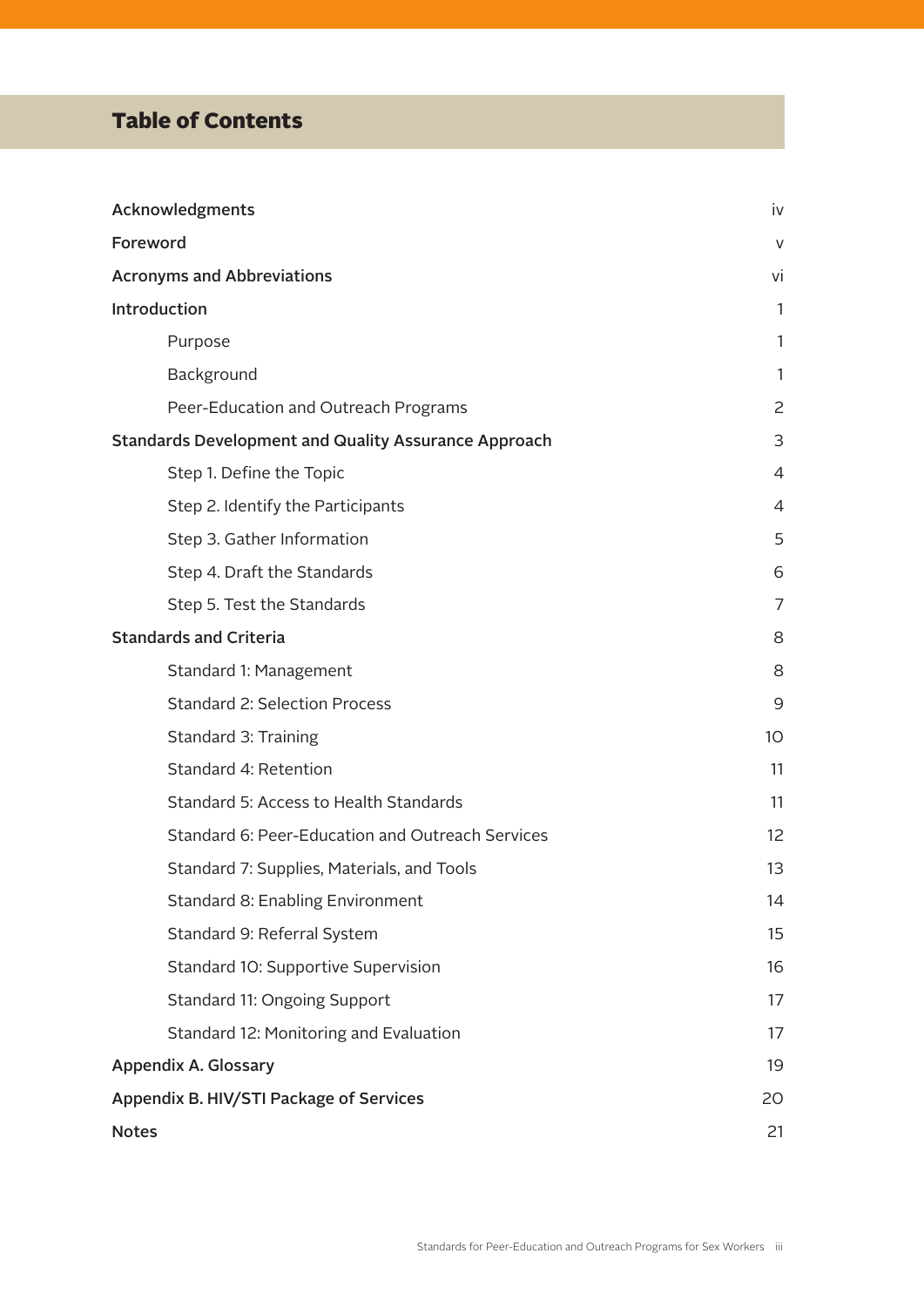## Acknowledgments

The National AIDS and STI Control Programme (NASCOP) would like to acknowledge the invaluable efforts by individuals and implementing organizations and stakeholders in the development of standards for peer-outreach programs for sex workers. These efforts have resulted in a closer working relationship between organizations and have created a potential for sharing resources and program synergy that we hope will lead to a bigger impact on HIV prevention programs that target most-at-risk populations.

NASCOP would therefore like to thank all the organizations that participated in this process. These include the United States Centers for Disease Control and Prevention (CDC)/Kenya, FHI/Kenya, PATH, Pathfinder International, the National Organizations of Peer Educators (NOPE), Family Health Options Kenya (FHOK), and the Sex Worker Prevention Program (SWOP). We would also like to thank the nongovernmental organizations that were involved in the process activities, including a situational analysis of organizations that implement HIV prevention programs with a peer-outreach component for sex workers, the pretesting of the standards, and the final consensus meeting.

Special thanks go to members of the technical working group: Mercy Muthui (CDC/ Nairobi, Kenya), Helgar Musyoki, Patrick Mutua (NASCOP), John Waimiri (PATH), Margaret Lubale (Pathfinder International), Esther Muketo (FHOK), Job Akuno (NOPE), Gloria Gakii (SWOP), John Ndiritu, Lorina Kagosha, and Hellen Nyongesa, APHIA II Coast and Rift, and Stephen Mucheke and Rachael Manyeki (FHI/Kenya), who coordinated the activities of this project. In addition, we also recognize the contribution by Ken Odera and Jennifer Atieno (APHIA Nyanza) and June Omollo (APHIA Western) for facilitating field activities.

We would also like to acknowledge the contribution of Joanne Ashton of Joint Commission International for ably facilitating the drafting workshops and national consensus meeting for these standards. In addition, we appreciate the invaluable leadership of Bruno Bouchet (Health Systems Strengthening, FHI); Naomi Bock (Global AIDS Program, CDC, Atlanta), Shama Patel (Global AIDS Program, CDC, Atlanta), and Nicole de Gier and Nilu Rimal (FHI) for their contributions to this process; and Debbie McGill (FHI) for managing editorial production, Janet Wheaton (FHI) for editing, and Dick Hill (FHI) for design and layout of this publication.

NASCOP would like to acknowledge the financial support from CDC and PATH for making this pilot project possible. We would also like to express our gratitude to Peter Mwarogo, director of FHI/Kenya, for overall managerial support in the implementation of this project.

Thank you for your tireless efforts in this invaluable process.

muragi

Dr. Nicholas Muraguri, Head, National AIDS/STD Control Programme (NASCOP) Ministry of Public Health and Sanitation, Nairobi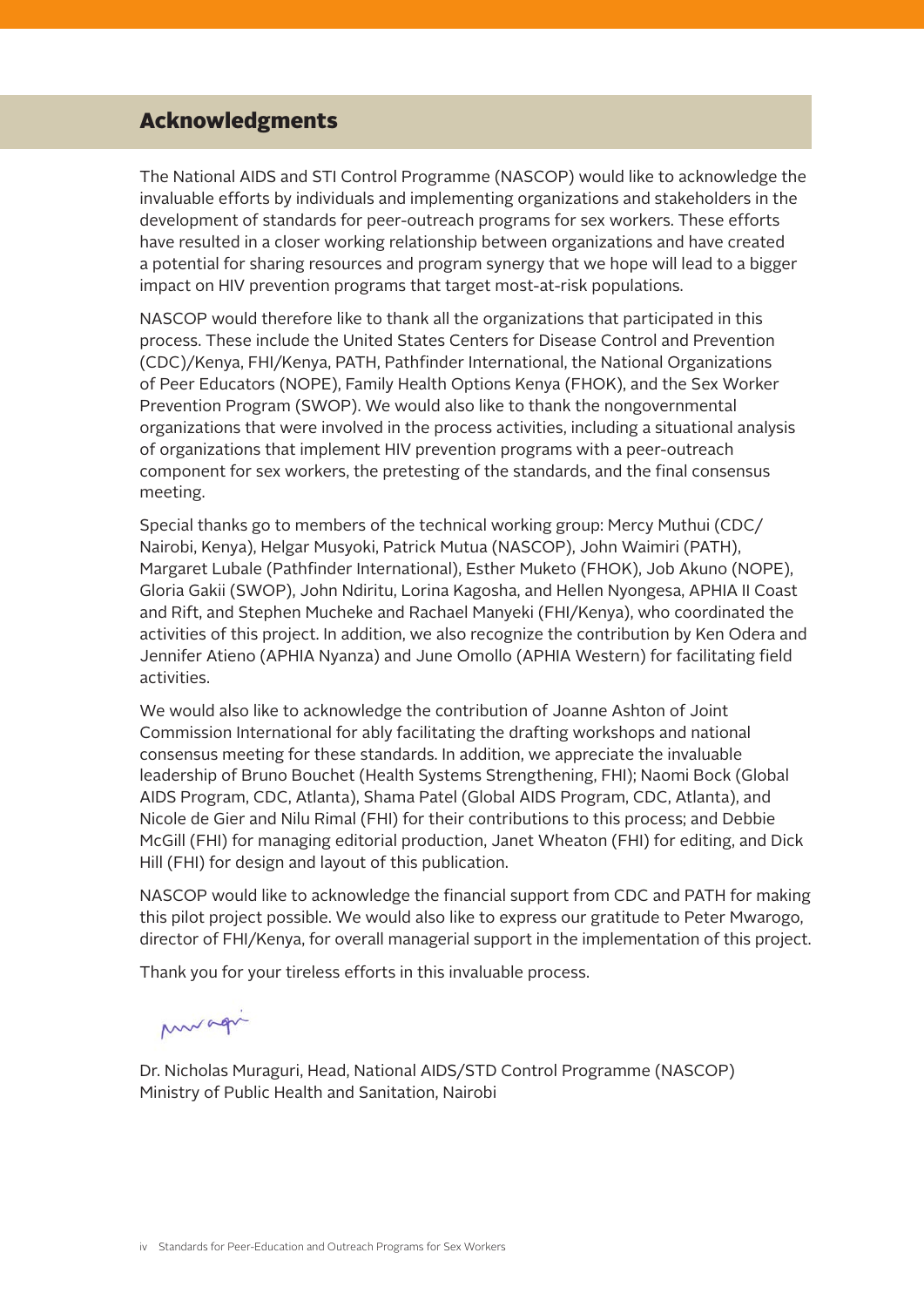## Foreword

Kenya's national HIV prevalence rate of 7.1 percent is driven by subgroups within the general population that engage in high-risk sexual and drug-related HIV risk behaviour. These include sex workers and their clients, men who have sex with men, prisoners, and injecting drug users.

This underscores the need to improve the quality of the peer-education and outreach component of programs targeting female and male sex workers, with the goals of increasing the coverage of the target population and making these programs more effective in reducing the rate of new infections.

Peer education and outreach is a process by which trained individuals conduct sessions with their peers to improve knowledge, skills, and attitudes that reduce the risk of acquiring or transmitting HIV and STIs. In this regard, peer education and outreach are recognized as key components of a comprehensive HIV prevention program, and in recent years, it has become a popular methodology for HIV prevention programming for most-at-risk populations in Kenya. But because of a lack of capacity and evidence-based approaches, the effect and impact of peer education on the overall program outcomes have been compromised. It is on this realization that Kenyan organizations, with funding support from the Centers for Disease Control and Prevention (CDC), and under the leadership of the National AIDS and STI Control Programme (NASCOP), initiated the development standards for peer-education and outreach programs for sex workers.

In this process, NASCOP collaborated with FHI, PATH, and CDC to lead key prevention partners that are involved in peer-outreach programs in a participatory process to develop standards. These standards were tested within selected organizations to gauge their relevance and acceptability. Key stakeholders led by NASCOP reviewed the standards and reached a consensus in Nairobi in April 2010.

These standards are therefore the outcome of an effort at the national level to respond to prevention-program needs for sex workers. It is our hope that this document will provide much-needed guidance as Kenya rolls out the Kenyan National AIDS Strategic Plan (KNASP) III, and will be a valuable resource to program managers, coordinators, and supervisors who are involved in the implementation of HIV prevention programs for sex workers.

It is our expectation that these standards will be applied widely and that the lessons learned will be documented and shared in order to inform new program designs targeting the most-at-risk populations. Application of these standards will create synergy, maximize program impact, and open the way for program scale-up in Kenya.

 $412$ 

Dr. S. K. Sharif , Director **Britannic State Community** Dr. F. M. Kimani, Director Ministry of Public Health and Sanitation Ministry of Medical Services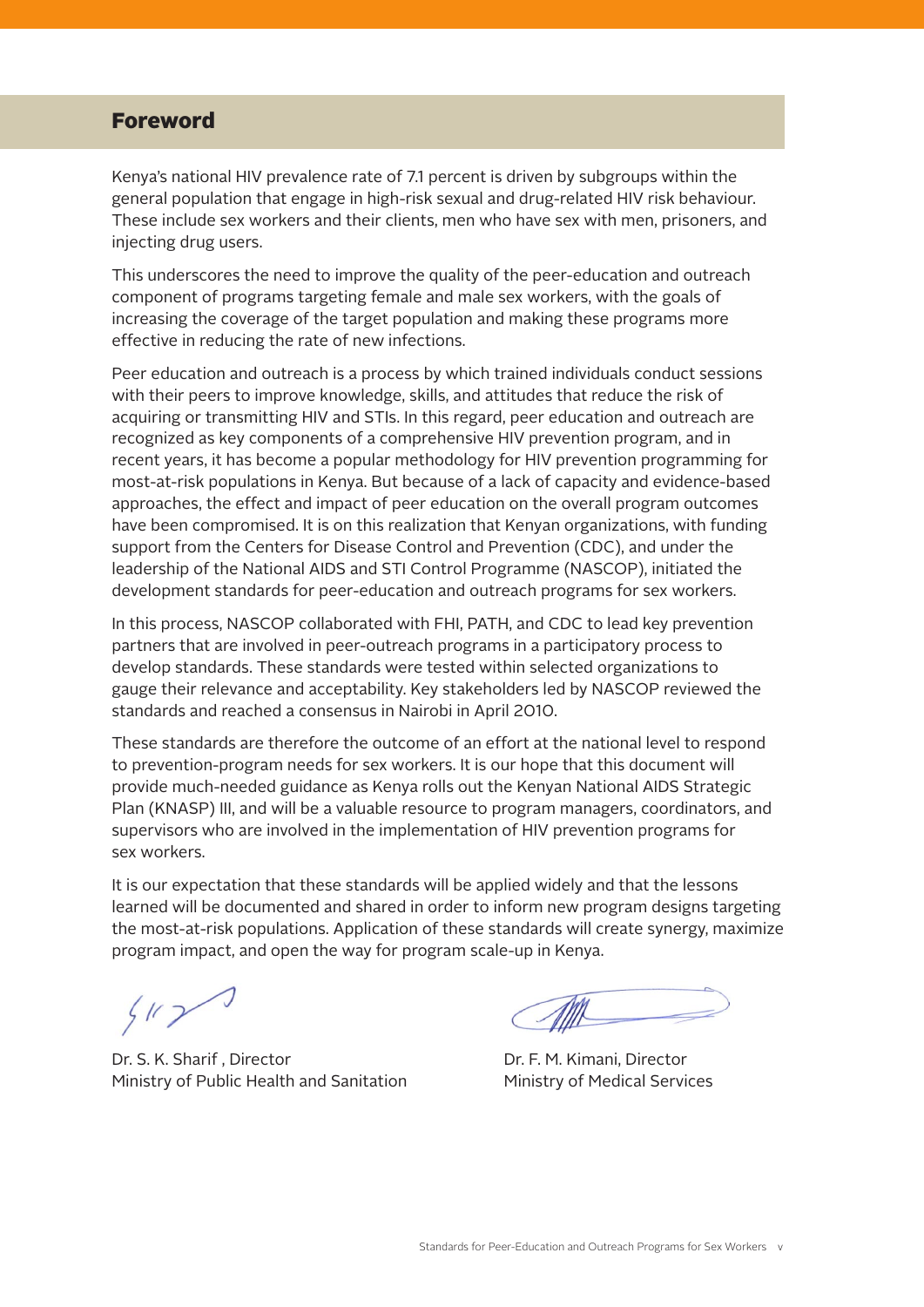## Acronyms and Abbreviations

| <b>AIDS</b>    | Acquired immunodeficiency syndrome                       |
|----------------|----------------------------------------------------------|
| <b>APHIA</b>   | AIDS Population and Health Integrated Assistance         |
| <b>ART</b>     | Antiretroviral therapy                                   |
| CDC            | United States Centers for Disease Control and Prevention |
| <b>FBO</b>     | Faith-based organization                                 |
| <b>HIV</b>     | Human immune deficiency virus                            |
| <b>IDU</b>     | Intravenous drug user                                    |
| <b>M&amp;E</b> | Monitoring and evaluation                                |
| <b>MARPS</b>   | Most-at-risk populations                                 |
| <b>MOPHS</b>   | Ministry of Public Health and Sanitation                 |
| <b>MSM</b>     | Men who have sex with men                                |
| <b>NASCOP</b>  | National AIDS and STI Control Programme                  |
| <b>NGO</b>     | Nongovernmental organization                             |
| <b>PE</b>      | Peer educator                                            |
| <b>PEP</b>     | Post-exposure prophylaxis                                |
| <b>PEPFAR</b>  | United States President's Emergency Plan for AIDS Relief |
| <b>PWP</b>     | <b>Prevention with Positives</b>                         |
| <b>STI</b>     | Sexually transmitted infection                           |
| <b>SW</b>      | Sex worker                                               |
| <b>SWOP</b>    | Sex Workers Prevention Program                           |
| <b>USAID</b>   | United States Agency for International Development       |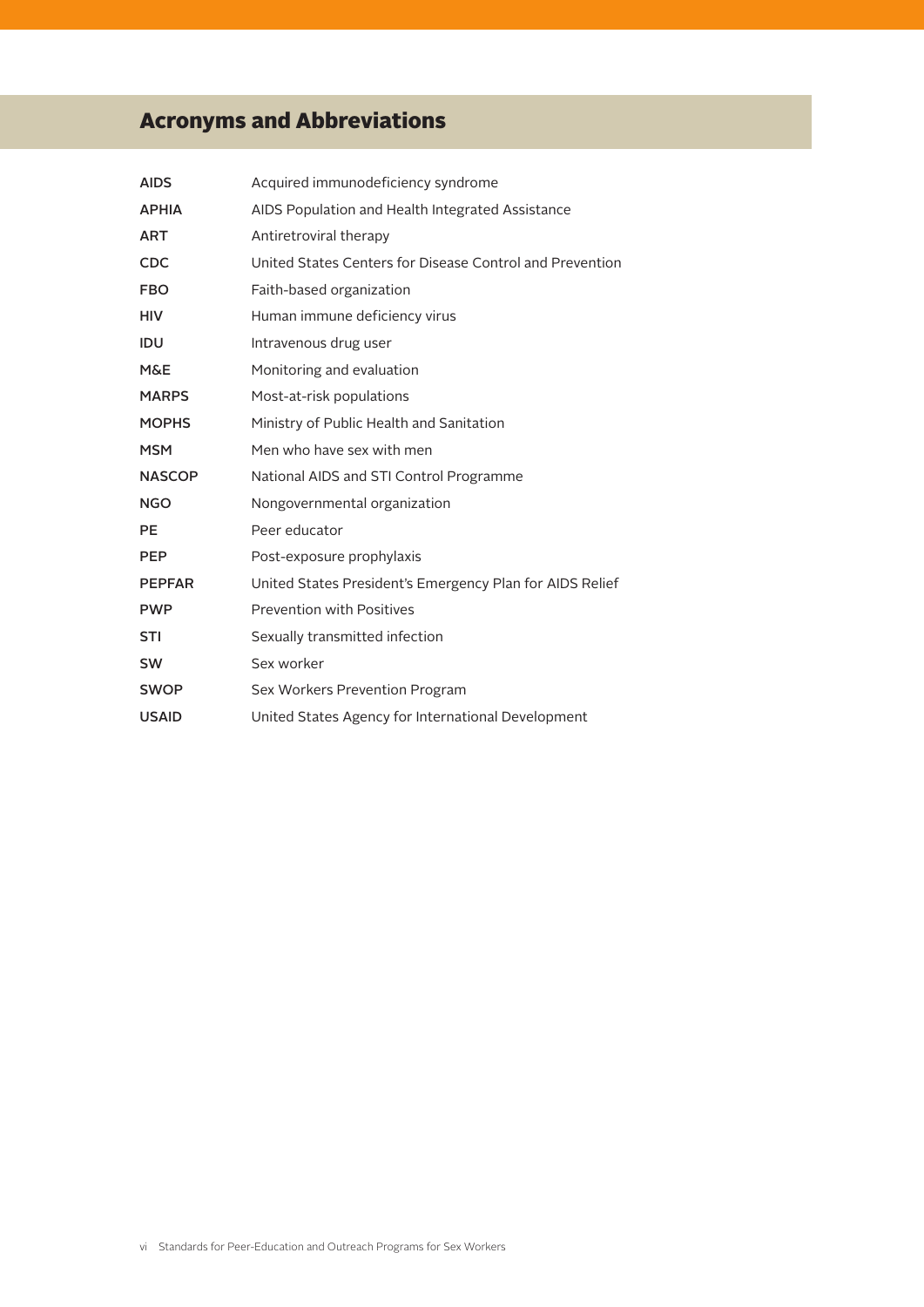## Introduction

#### **Purpose**

The purpose of this document is to describe the process that was used to develop standards for peer-education and outreach programs for sex workers (SWs) in Kenya, and to list the standards that will serve as a basis for improving the quality and effectiveness of these programs. Peer-education and outreach programs are an important component of the services described in the *National Guidelines for HIV/STI Programs for Sex Workers.1*

#### **Background**

Kenya experiences a mixed epidemic (both generalized and concentrated). As of 2007, 1.3 million people between the ages of 15 and 64 were living with HIV and the national HIV prevalence rate was 7.1 percent.<sup>2</sup> The generalized epidemic is driven by serodiscordance, unprotected sex, multiple or concurrent partnerships, low male circumcision (MC) rates among some cultural groups, and unawareness of HIV status.<sup>3</sup> The concentrated epidemic

is driven by subgroups that engage in highrisk sexual behaviour, such as unprotected anal or vaginal sex, and drug-related HIVrisk behaviour, such as unsafe injection practices. These subgroups include SWs and their clients, men who have sex with men (MSM), prisoners, and injecting drug users (IDUs).4 These at-risk populations account for one-third of the new infections in Kenya, as shown in Figure 1.

Among most-at-risk populations (MARPs), female SWs and their clients account for 14 percent of new HIV infections in Kenya. Female SWs' high incidence of HIV<sup>6,7</sup> and  $STIs<sup>8</sup>$  is a result of their high-risk sexual behaviour (unprotected sex, frequency and number of sexual clients, anal intercourse, dry sex, and substance use). Sex workers in general not only have a higher risk of transmitting and acquiring HIV and STIs than the general population, but also are hard-to-reach members of society. Factors that increase SWs' vulnerability to HIV and STIs and that make it difficult for SWs to access services include the following:

 $\blacksquare$  Stigmatization and marginalization by health and program staff create barriers for SWs to access health and social services.



#### **Figure 1. Distribution of new HIV infections in Kenya5**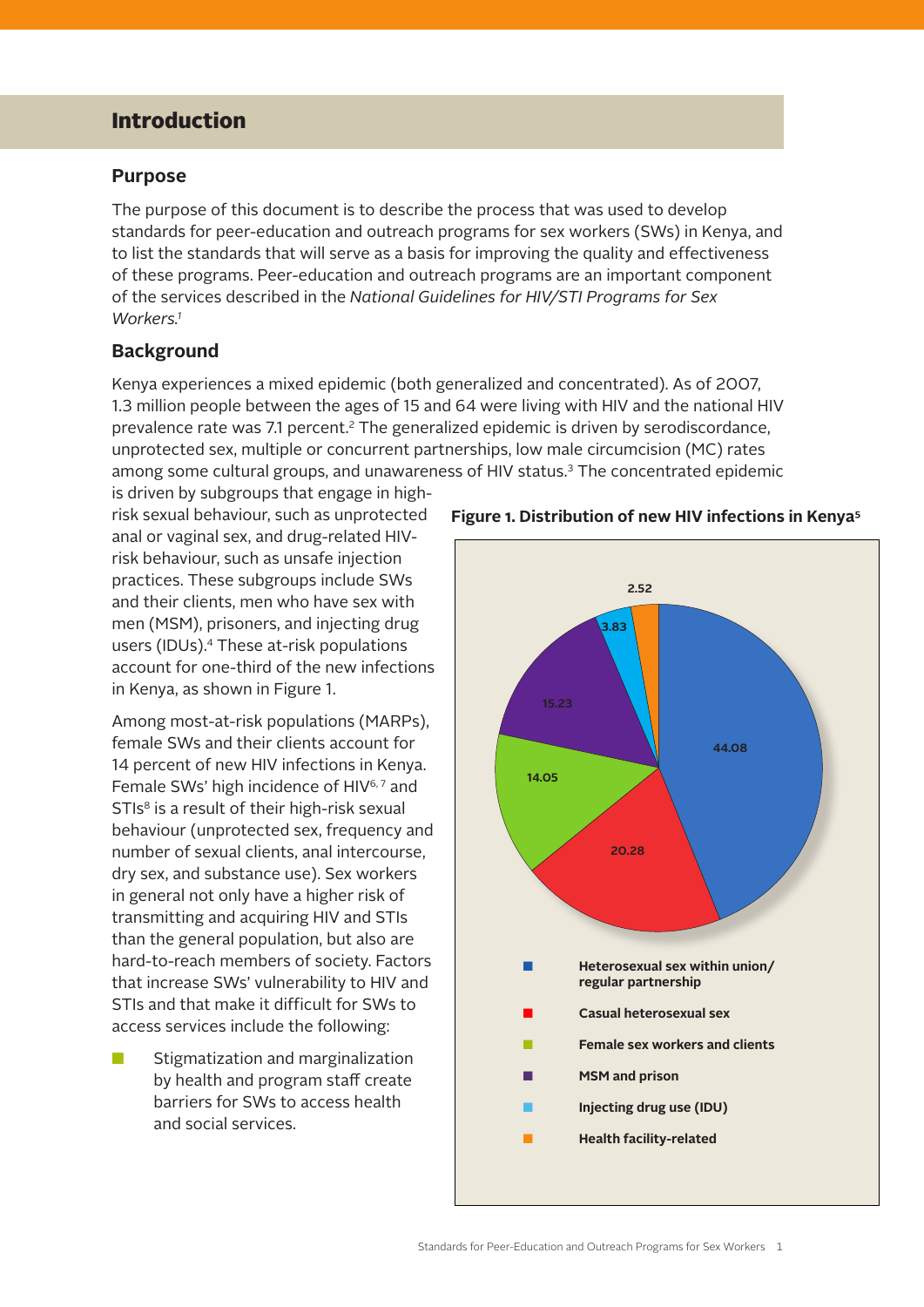- **n** Punitive and restrictive legislation and policies hinder the ability of SWs to access voluntary and confidential health information and services.
- $\blacksquare$  SWs often lack resources and economic opportunities.
- $\blacksquare$  Gender, economic, and power inequalities limit the ability of SWs to negotiate safer sexual practices (such as condom use) and encourage SWs to engage in unsafe sexual behaviours (such as unprotected vaginal sex).
- **N** High geographic mobility interrupts SWs' access to health care and increases the number of sexual networks per SW, which might also increase the rate of HIV transmission within the country.
- $\blacksquare$  Health care services are generally not addressed, acceptable, accessible, or affordable to male and female SWs.<sup>9.10, 11</sup>

Programs for the prevention, care, and treatment of HIV and STIs need to be developed (and existing programs need to be tailored) to reach and address the particular needs of these MARPs effectively. As members of society, SWs must have access to the same health care services as other members of society, in accordance with their rights as human beings. For these programs to be effective, program management, planning, and implementation must be a participatory process—that is, SWs must be involved. A participatory process builds consensus and ownership of the programs and empowers SWs to seek services and to advocate for their health care and human rights. Their involvement also helps sustain the programs, because it gives SWs a vested interest in the success of the programs.

#### **Peer-Education and Outreach Programs**

Strategic interventions such as peer-education and outreach programs can reduce SWs' HIV risk and vulnerability as well as reduce the number of new HIV infections among the general population.12 Accordingly, peer-education and outreach programs are included as basic components of the HIV/STI Package of Services in the Kenyan *National Guidelines for HIV/STI Programs for Sex Workers.13* Through these programs, trained individuals conduct sessions with their peers with the goal of improving knowledge, skills, and attitudes to reduce the risk of transmitting and acquiring HIV and STIs.

Peer education and outreach are key components of a comprehensive HIV-prevention package for persons engaged in high-risk behaviours; and peer-education and outreach programs are central to prevention efforts for MARPs, including SWs, injecting and noninjecting drug users, and MSM. The objectives of peer education and outreach for MARPs are (1) to reduce participation in high-risk sexual and drug-using behaviours and increase participation in risk-reduction behaviours, such as the correct and consistent use of condoms, safe injecting practices, and proper disposal of injection devices; and (2) to increase the number of individuals in MARPs who receive necessary services, including HIV counselling and testing, STI screening and treatment, and antiretroviral therapy (ART) and other drug treatments.

The coverage and effectiveness of service delivery is dependent on the quality of the peer-education and outreach programs. Peer-education and outreach programs need to be community-based and acceptable to the target population. The development and implementation of a standards-based approach to these programs is imperative to ensuring the delivery of high-quality peer education and outreach within prevention programming.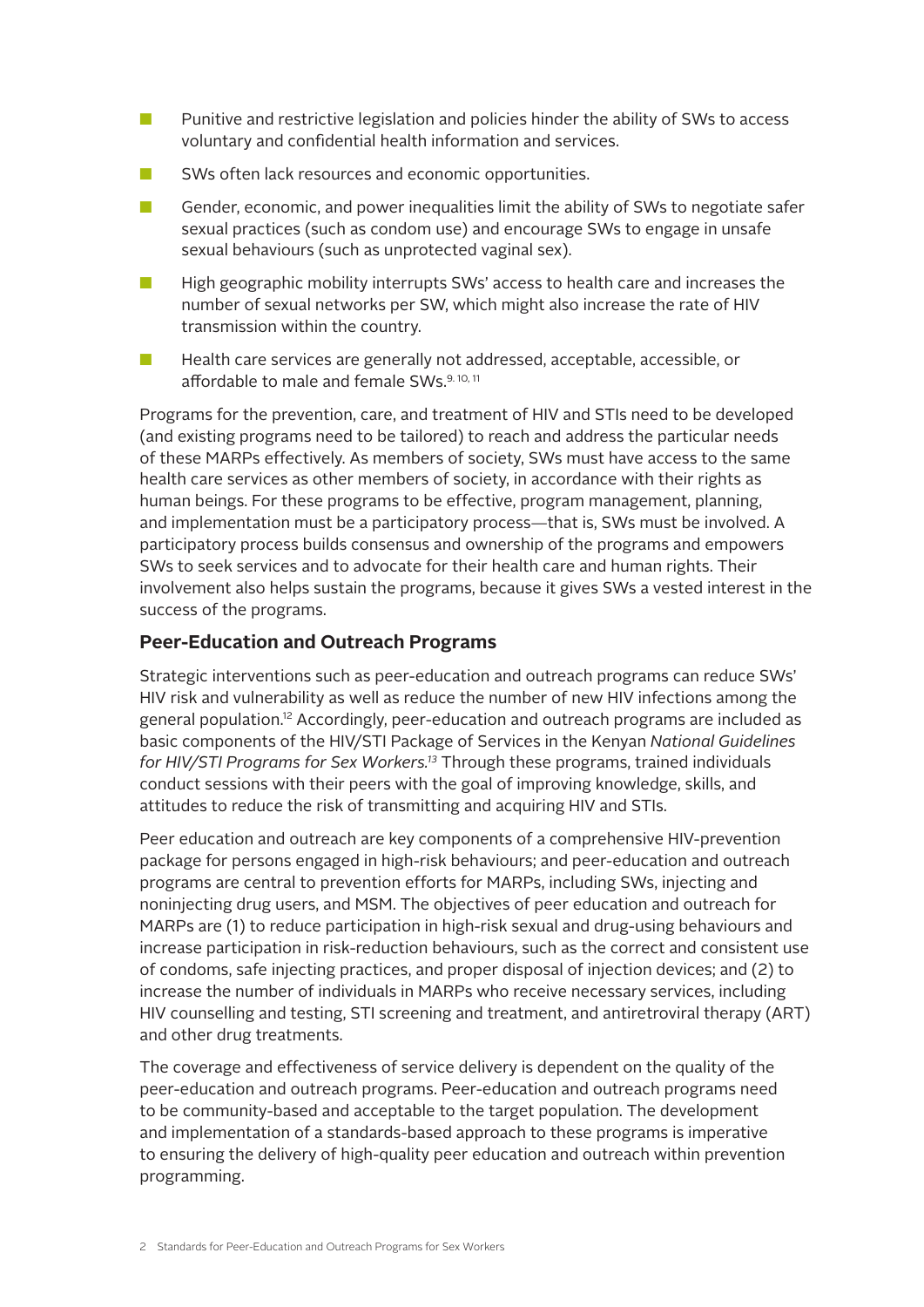## Standards Development and Quality Assurance Approach

Standards are the foundation of the quality assurance and improvement processes. Figure 2 depicts the Quality Assurance Triangle, which has three primary elements: defining quality, measuring quality, and improving quality.

- $\blacksquare$  Defining quality refers to (1) setting the administrative and clinical standards for processes and services—that is, the expectations for quality; and (2) communicating and implementing the standards. When standards are defined, measurements can determine if the standards have been met.
- $\blacksquare$  Measuring quality refers to collecting data to determine whether standards are being met, processes are being carried out as planned, and services are being delivered as defined—that is, identifying any gaps between the standards and their implementation. Gaps become opportunities for improvement.
- **n** Improving quality refers to staff members and their supervisors working together (1) to understand the identified gaps; and (2) to develop and implement strategies and methodologies to close the gaps and meet the standards—that is, to improve the quality of processes and services.



#### **Figure 2. Quality Assurance Triangle14**

Creating an effective process to develop meaningful standards is a challenge for international health development organizations. A critical component of nearly all current efforts to set standards is a serious commitment to forging a consensus between the community (the beneficiaries of the standards), political bodies, and professional organizations. On the one hand, the standards must reflect the shared values and commitments of the community if they are going to be accepted. On the other hand, these standards need to do more than reflect current practice if they are going to bring about change. A systematic process for developing and implementing standards based on sound change-management strategies will increase the acceptance of the standards and the likelihood of their implementation. FHI has outlined seven steps for developing standards to assist organizations with this process.<sup>15</sup> These steps, listed on the next page, are: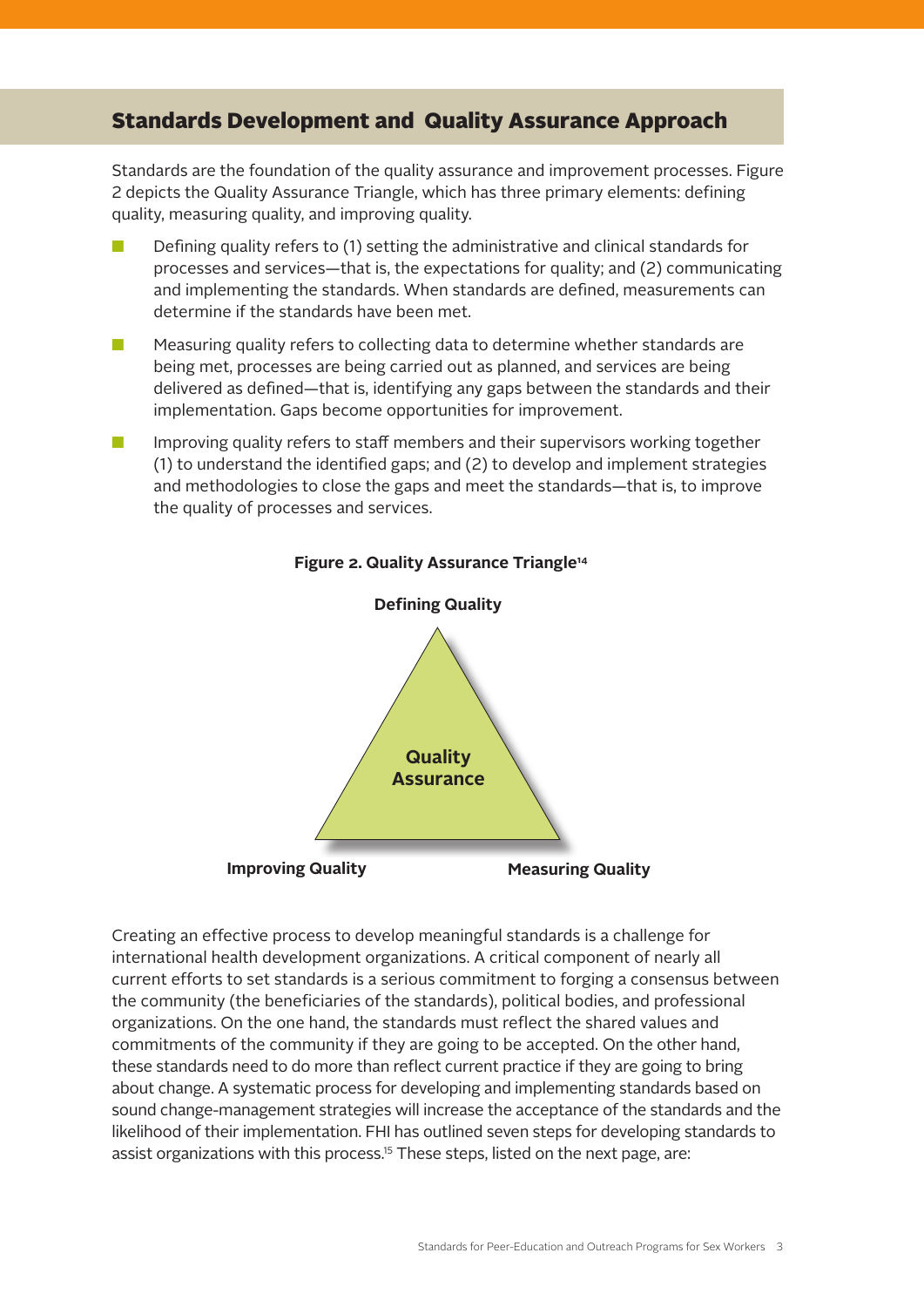- 1. Define the topic.
- 2. Identify the participants.
- 3. Gather information.
- 4. Draft the standards.
- 5. Test the standards.
- 6. Communicate the standards.
- 7. **Implement the standards.**

This document describes the process that was used to develop and test standards for peer-education and outreach programs for SWs in Kenya—that is, the first five steps that led to finalizing the standards.

## **Step 1. Define the Topic**

FHI led a group of stakeholders to participate in a situational analysis of organizations implementing HIV prevention programs with a peer-outreach component for sex workers. As part of this analysis, the group reviewed 14 programs and identified varying approaches and outcomes of peer-education and outreach programs. Each program endeavored to reduce infection rates, decrease the number of sexual clients, increase the use of condoms, and encourage individuals to seek treatment. But none of these programs measured results or used common standards to support their activities.16

## **Step 2. Identify the Participants**

Various stakeholders were identified that were important in the development of standards for peer-education and outreach programs for SWs in Kenya: the Ministry of Public Health and Sanitation (MOPHS) and its National AIDS and STI Control Programme (NASCOP); the civil society and many local nongovernmental organizations (NGOs); international NGOs and their technical assistance programs (PATH; FHI); international sponsors and partners of the Government of Kenya through the United States President's Emergency Plan for AIDS Relief (PEPFAR) funding; the United States Centers for Disease Control and Prevention (CDC) and United States Agency for International Development (USAID); and the male and female sex workers who are the beneficiaries of the peereducation and outreach programs.

With leadership from NASCOP, 17 local and international stakeholders attended a threeday workshop in Naivasha, Kenya, March 2–4, 2010, to draft standards for peer-education and outreach programs for SWs. The standards working group set the following goal: to establish standards for quality peer-education and outreach programs for SWs and their clients in order to reduce the risk of acquiring or transmitting HIV and STIs through behaviour change. The group identified the results that they expected from implementing the standards. They are listed below:

- $\blacksquare$  Increased frequency of protected sex through the use of condoms with clients
- $\blacksquare$  Increased practice of protected sex with the regular clients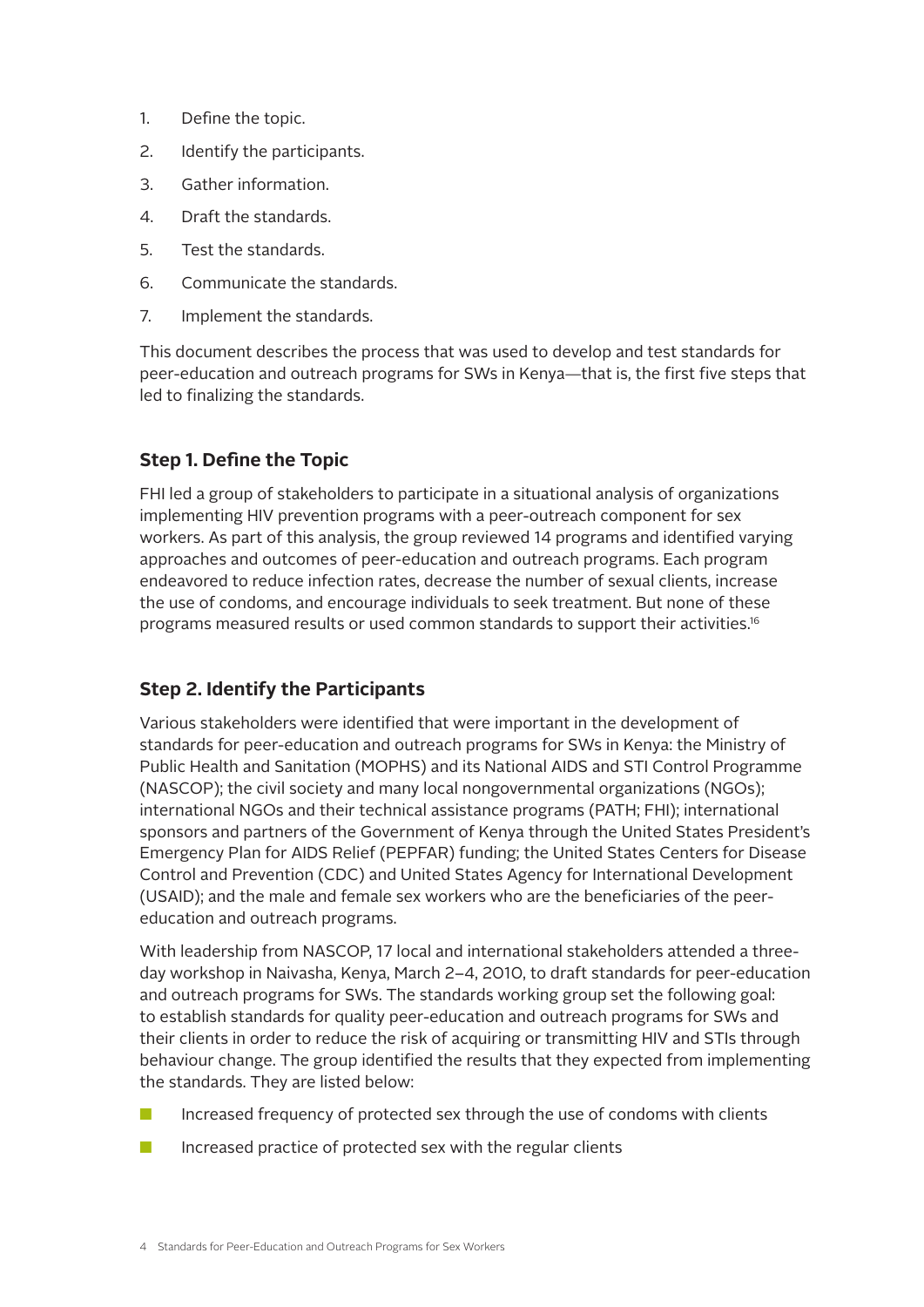- **n** Increased proportion of SWs having correct knowledge of their HIV status
- $\blacksquare$  Increased effectiveness of referrals to facilities
- $\blacksquare$  Increased quarterly HIV testing for people who are seronegative
- $\blacksquare$  Increased recognition of STI symptoms
- **n** Increased uptake of the HIV/STI Package of Services for SWs, as set forth in the *National Guidelines for HIV/STI Programs for Sex Workers*

#### **Step 3. Gather Information**

The ultimate value of the standards that were developed depends on the availability of scientific evidence generated by research studies and best practices developed by programs. Gathering information entailed reviewing current research and experiential reports of peer education and outreach and conducting a situational analysis of organizations that implement HIV prevention programs with a peer-outreach component for sex workers. The core group who participated in the Naivasha workshop reviewed the results of the literature review and analyzed the current programs through flowcharting, cause-and-effect analyses, and affinity diagrams. This helped identify and clarify the components of peer-education and outreach programs, from which the group identified 12 components that should be standardized (see Box 1). These activities led to the publication by FHI of two reports that document and synthesize the core group's findings.17, <sup>18</sup>

| <b>Box 1. Standards</b> |                                               |  |
|-------------------------|-----------------------------------------------|--|
| <b>Standard 1:</b>      | Management                                    |  |
| <b>Standard 2:</b>      | <b>Selection Process</b>                      |  |
| <b>Standard 3:</b>      | <b>Training</b>                               |  |
| Standard 4:             | Retention                                     |  |
| Standard 5:             | Access to Health Services                     |  |
| Standard 6:             | <b>Peer-Education and Outreach Services</b>   |  |
| <b>Standard 7:</b>      | Supplies, Materials, and Tools                |  |
| <b>Standard 8:</b>      | <b>Enabling Environment</b>                   |  |
| <b>Standard 9:</b>      | <b>Referral System</b>                        |  |
|                         | <b>Standard 10:</b> Supportive Supervision    |  |
| <b>Standard 11:</b>     | <b>Ongoing Support</b>                        |  |
|                         | <b>Standard 12: Monitoring and Evaluation</b> |  |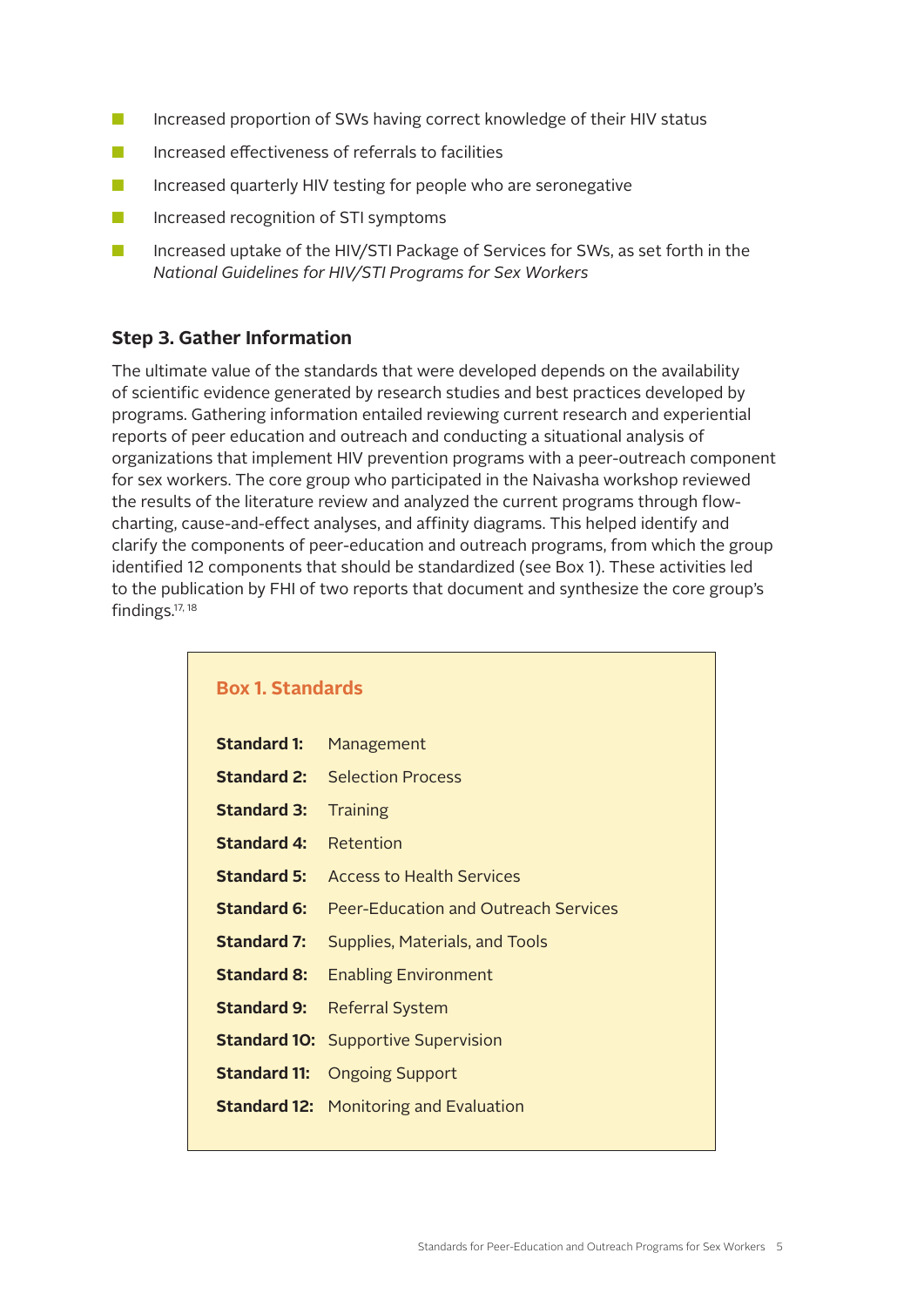## **Step 4. Draft the Standards**

During the Naivasha workshop, the working group developed a set of standards using a consistent format for each standard: a statement of the standard, the intent of the standard, and criteria describing the elements required to meet the standard. Box 2 provides an example of this format.

## **Box 2. Example of a Standard: Statement, Intent, and Criteria Standard 3. All peer-education training is curriculum-based.** Intent: To ensure that training is conducted using evidence-based and approved curricula that include correct and complete information and relevant skills and that will create favorable attitudes among peers. Training lays the foundation for the successful implementation of peer-education and outreach programs. Principles of client-provider interaction and counselling provide the basis for developing key counselling skills, attitudes, and knowledge. The training process includes initial, refresher, and continuing levels of learning that reflect current behavioural theory and principles of participatory and adult learning.

#### Criteria:

- 3.1 An assessment of training needs is conducted using a standardized tool.
- 3.2 A relevant and evidence-based curriculum is used.
- 3.3 Interactive, participatory, and skill-development educational approaches are used, such as role-playing and sharing safe-sex, role-model stories.
- 3.4 The environmental setting and group size are designed to maximize learning.
- 3.5 Qualified trainers who have been certified through a nationally recognized authority are engaged.

Following the Naivasha workshop, a consensus-building workshop was held in Nairobi, April 28 and 29, 2010. Approximately 50 individuals representing a broad range of stakeholders participated in this activity. The participants were provided with the background information, including presentations of Kenya's situational analysis and literature review. FHI and its consultant made presentations regarding the conceptual framework for developing standards (the Quality Assurance Triangle). In addition, exemplary peer-education and outreach programs in India and the Ivory Coast were described to stimulate ideas within the group.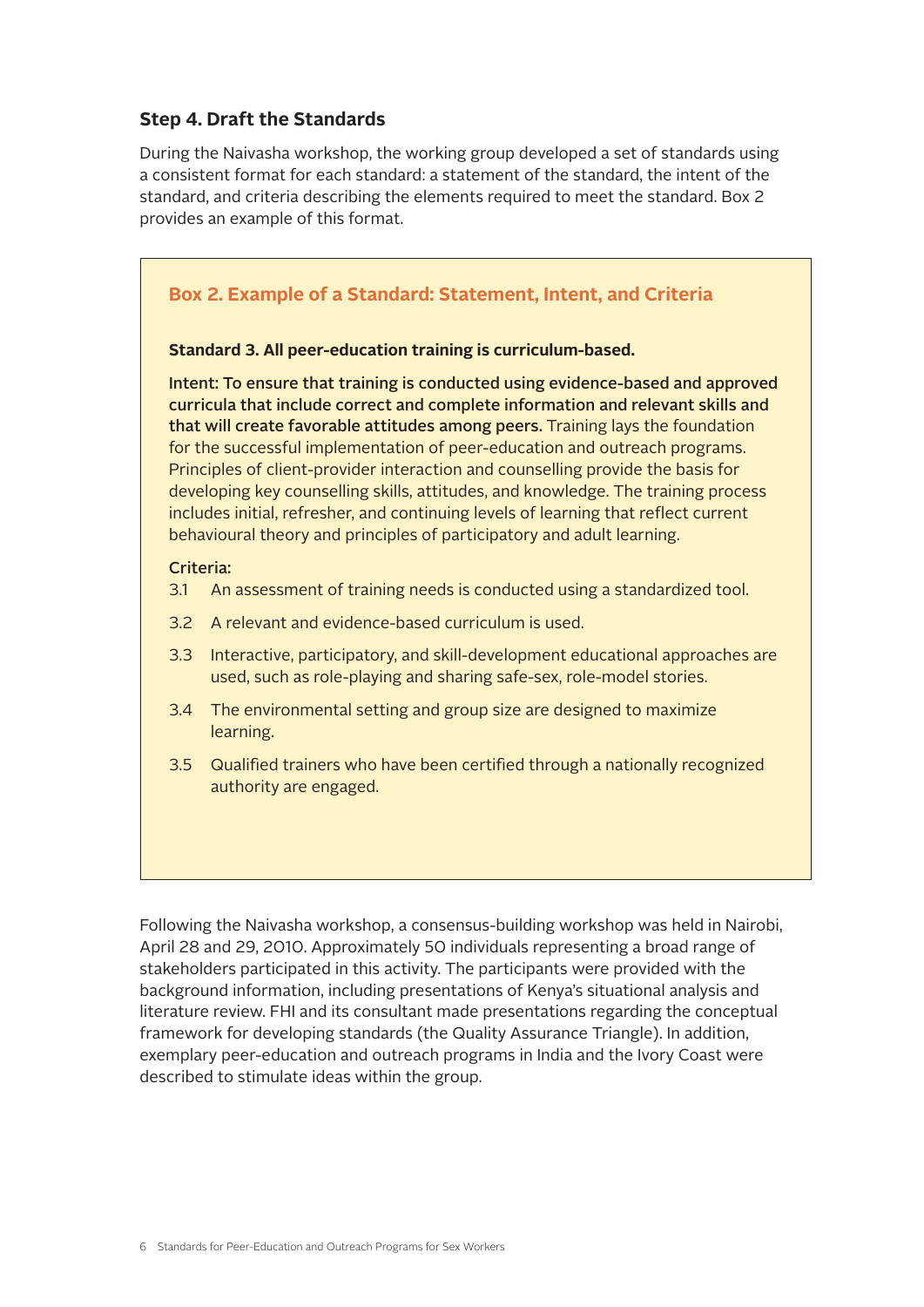Participants were then organized into groups of five to seven individuals with crossrepresentation of the stakeholders in each group. The groups were tasked to review one or two of the standards and respective criteria based on the attributes of a good standard (see Box 3), although it is not realistic to expect that all standards meet all attributes perfectly. The groups' recommendations were then discussed in plenary until a consensus was reached.

## **Box 3. Attributes of a Good Standard**

- **n** Validity: The standard is based on scientific evidence or other acceptable experience (expert consensus at a minimum).
- $\blacksquare$  Clarity: The standard is understood the same way by everyone and not subject to misinterpretation.
- $\blacksquare$  Measurability: Elements are quantifiable and can be assessed through use of valid instruments.
- $\blacksquare$  Relevancy: Elements are significant, appropriate, important, and of consequence.
- $\blacksquare$  Reliability: The standard yields the same results in different settings.

## **Step 5. Test the Standards**

A technical working group representing all stakeholders tested the standards for clarity, measurability, feasibility, and reliability through interviews with eight peer-education and outreach program managers and staff members. A specific instrument was designed for that purpose. As a result of the test, the technical working group recommended a few slight changes in the wording of the standards and their criteria. The final version was then produced and approved.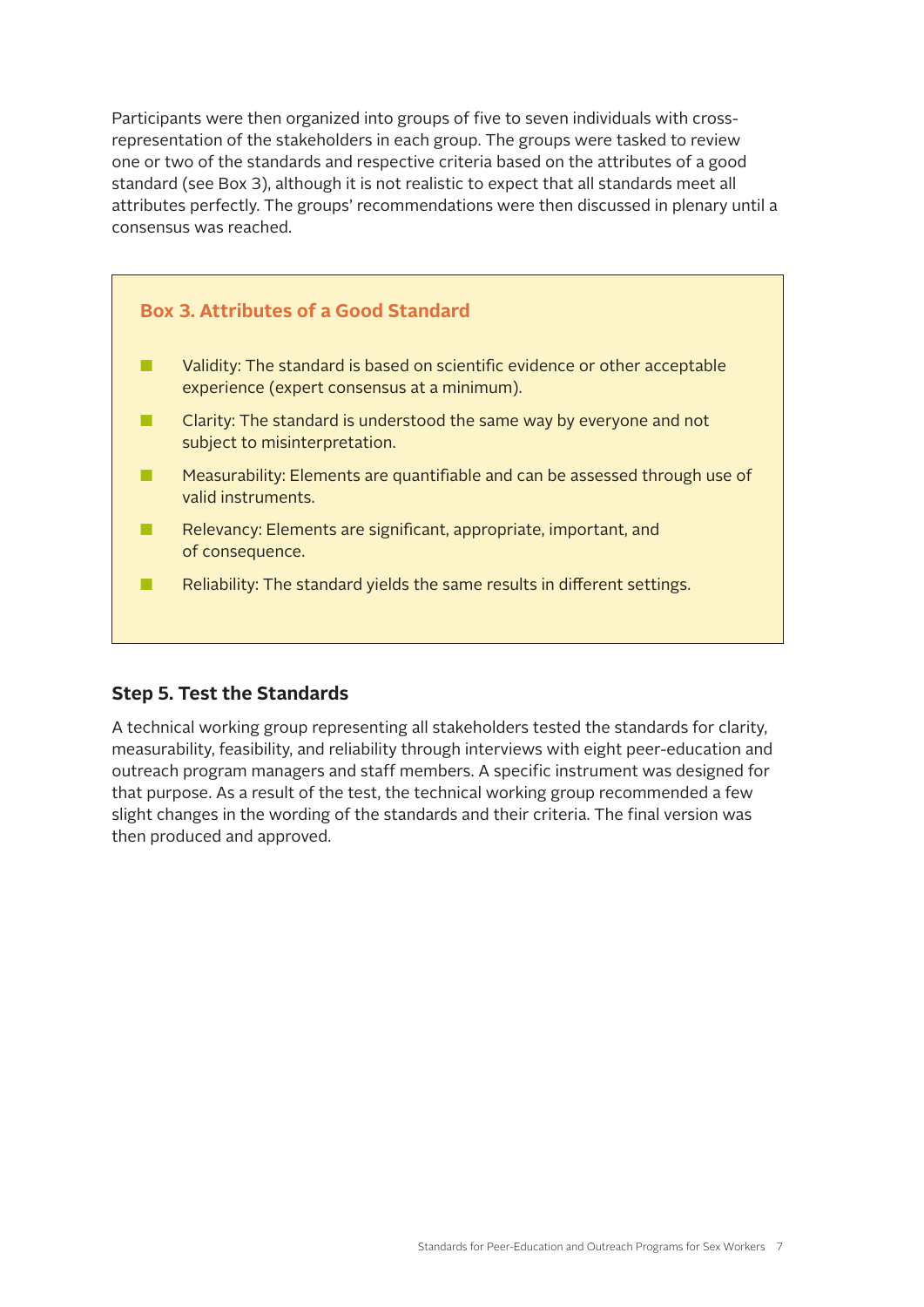## Standards and Criteria

#### **Standard 1. Management**

#### **A management system is in place.**

Intent: To provide direction and oversight to the peer-education and outreach programs for sex workers according to the national guidelines. An effective management team, with defined roles and responsibilities, is required to plan and implement successful peereducation and outreach programs for SWs. The involvement of peer educators (PEs) and SWs in the management of the peer-education and outreach programs is imperative to the success of the initiative. The *National Guidelines for the Implementation of the HIV/ STI Package for Sex Worker Programs* is the basis for the development and implementation of the programs. All programs are planned to reach SWs in the defined catchment area. For optimal results, the needs of SWs will be assessed and a plan developed to meet those needs with available resources, such as time, skilled personnel, and finances. Planning involves SWs and other stakeholders and clarifies the roles, responsibilities, and objectives of the programs. A defined management team that includes SWs is responsible for establishing processes to implement and oversee the quality of the programs.

#### Criteria (Assessing/Planning):

- 1.1 Mapping is conducted to identify existing hotspots, services, and resources.
	- 1.1.1 SWs and their clients are defined.
	- 1.1.2 Risky behaviours in the locality (hotspot neighbourhoods) are identified.<sup>19</sup>
	- 1.1.3 Population size is estimated annually or seasonally to determine the required number of PEs.
	- 1.1.4 A baseline capacity assessment is conducted.
	- 1.1.5 Hotspot mapping is disaggregated by the type of sex work.
	- 1.1.6 Stakeholders—such as gatekeepers, night guards, disk jockeys, law enforcement agencies, establishment owners and managers, and service providers—are identified.
- 1.2 An annual plan is developed for peer-education and outreach sessions and supervision, including objectives and time frames.
- 1.3 A sustainability plan for the peer-education and outreach programs is established and reviewed annually:
	- 1.3.1 The continuity of services is established.
	- 1.3.2 The plan is owned and managed by SWs.
	- 1.3.3 The continuity of funding is planned.
- 1.4 Program decisions are based on current information, research, or data.
- 1.5 An annual budget is allocated to support implementation at all levels.
- 1.6 A communication strategy is developed.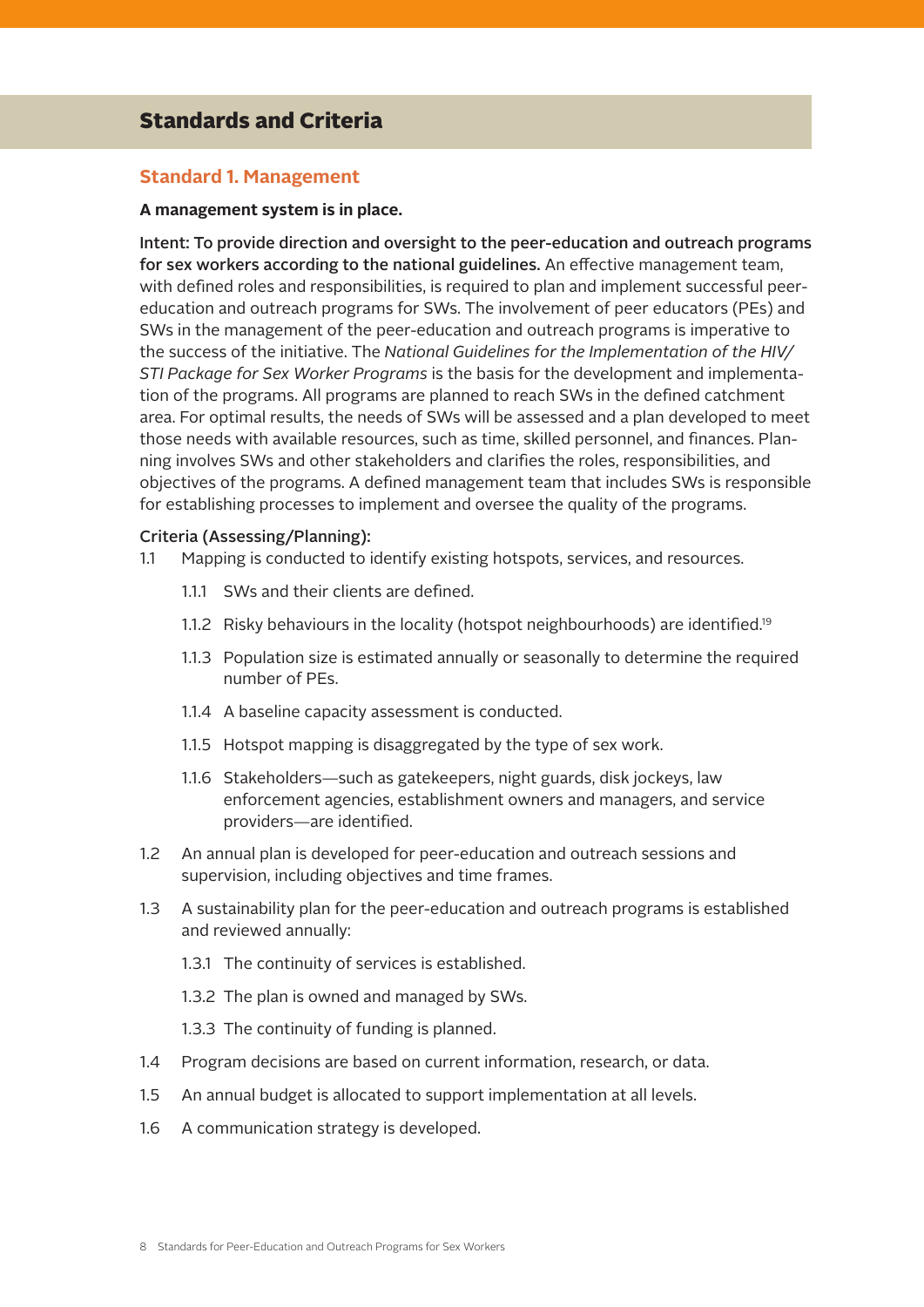#### Criteria (Organizing/Directing):

- 1.7 Program managers have the skills and experience to carry out their defined roles and responsibilities.
- 1.8 Managers coordinate and link peer-education activities with other program services and stakeholders.
- 1.9 Resources are mobilized to support program activities in line with the sustainability plan.
- 1.10 Managers ensure compliance with program standards using approved tools.
- 1.11 Managers facilitate annual meetings with stakeholders (government, donors, etc.) for formal review and feedback.
- 1.12 Managers establish a process of engaging stakeholders through formal and informal mechanisms.
- 1.13 Managers are actively involved in, and contribute to, the project's monitoring and evaluation function.

## **Standard 2. Selection Process for Peer Educators**

#### **An effective peer-educator selection process is established.**

Intent: To select peer educators in a manner that will promote acceptance by sex workers and reach the target population effectively. The success of peer-education programs depends on the individuals who are chosen as PEs. Consequently, the process for selecting PEs is critical to the success of the programs. The methods for recruiting PEs affect how the target population perceives them.<sup>20</sup> Core elements of this process include (1) identifying and selecting popular opinion leaders (POLs) who represent different segments of a target population, and (2) reaching a critical mass of POLs that is large enough to establish new norms and behaviours within a community population.<sup>21, 22</sup> The selection of PEs requires the development of a consultative mechanism to ensure equitable representation of PEs through vetting.

- 2.1 Effective selection criteria are used:
	- 2.1.1 Equitable representation for the catchment area and targeted hotspots is achieved.
		- 2.1.1.1 Subtypes of SWs are represented.
		- 2.1.1.2 The number of PEs is proportional to the SW population, according to each educator's capacity.
	- 2.1.2 PEs have strong interpersonal skills, including social skills and the ability to uphold confidentiality.
	- 2.1.3 PEs are acceptable to their peers (POLs).
	- 2.1.4 Both genders are represented. $23$
	- 2.1.5 PEs are available and willing to serve.
- 2.2 The process promotes participatory engagement of SWs, gatekeepers, and stakeholders.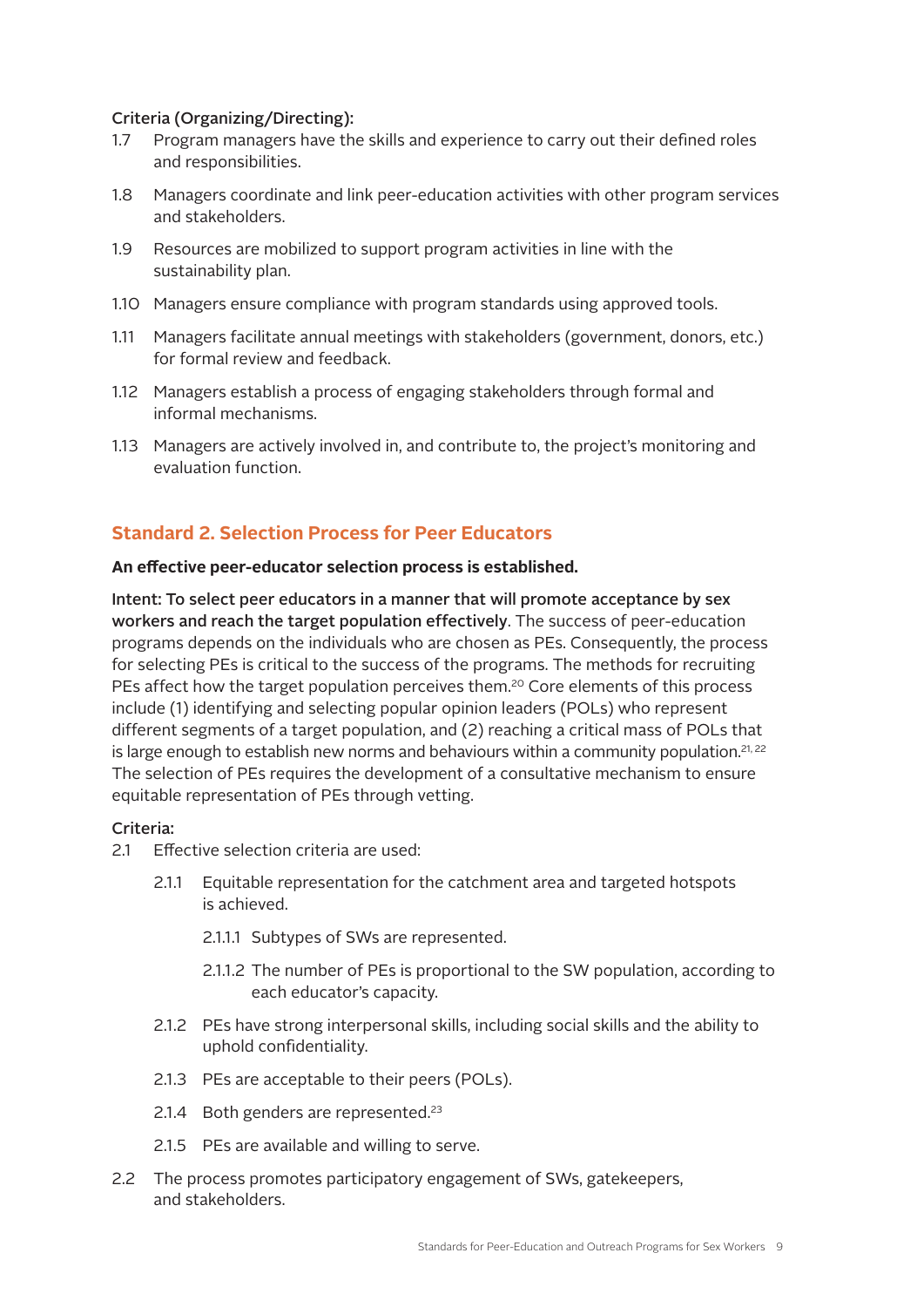- 2.3 A standard process (such as a checklist) is used to guide the selection.
- 2.4 The effectiveness of the selection process is monitored.

#### **Standard 3. Training of Peer Educators**

#### **All peer-education training is curriculum-based.**

Intent: To ensure that training is conducted using evidence-based and approved curricula that include correct and complete information and relevant skills and that create favorable attitudes among peers. Training lays the foundation for the successful implementation of peer-education and outreach programs. Principles of client-provider interaction and counselling provide the basis for developing key counselling skills, attitudes, and knowledge. The training process includes initial, refresher, and continuing levels of learning that reflect current behavioural theory and principles of participatory and adult learning.

- 3.1 An assessment of training needs is conducted using a standardized tool.
- 3.2 Relevant curricula from the Government of Kenya and other evidence-based peereducation curricula are used.
	- 3.2.1 Curricula are based on behavioural and adult-learning theory.
	- 3.2.2 Topics and training in the curricula include, but are not limited to, stigmatization, discrimination, HIV/STIs, ART adherence, reproductive health and family planning, substance abuse, the use and demonstration of male and female condoms, the use of lubricants, risk assessment and reduction, skills to negotiate condom use, ethics (human rights and responsibilities), interpersonal skills, social skills, assertiveness training, improvement in selfefficacy, referrals, and training in confidentiality and awareness and sensitivity to individuals' values.<sup>24</sup>
	- 3.2.3 Curricula are routinely (for example, semi-annually) reviewed and revised as necessary to address the needs of the target population, emerging evidence, best practices, and changing contexts.
	- 3.2.4 Training curricula include practicum sessions through which the trainer provides supportive supervision.
- 3.3 Educational approaches are interactive, participatory, and skill developing; and they embed positive and culturally acceptable norms and practices—for example, roleplaying and sharing safe-sex role-model stories.<sup>25</sup>
- 3.4 The environmental setting and group size are designed to maximize learning.
- 3.5 Qualified trainers who are certified through a nationally recognized authority are engaged.
- 3.6 Refresher and continuing-education training opportunities are provided.
- 3.7 Appropriate and effective educational tools and materials are developed, used, reviewed, and revised as appropriate.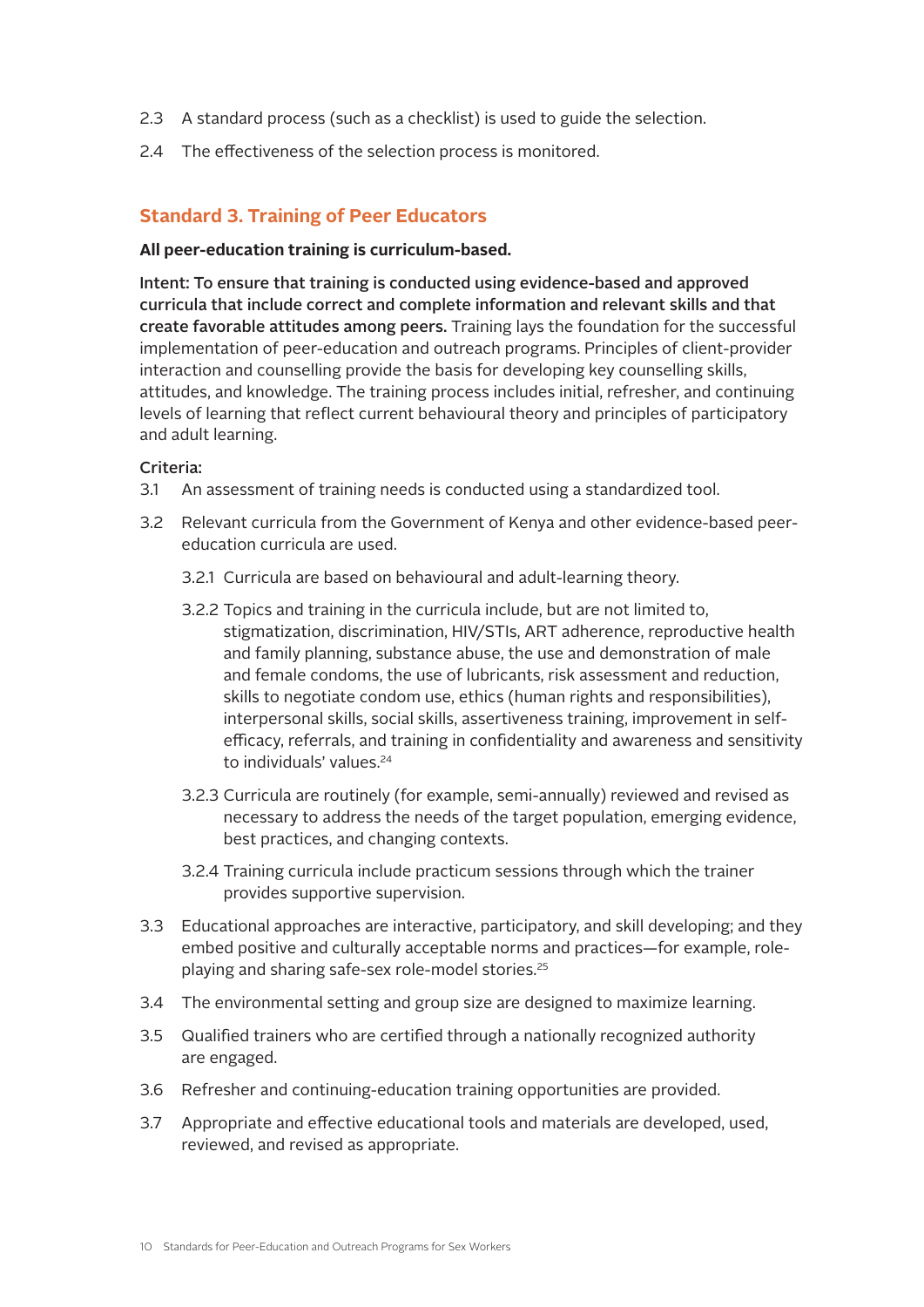- 3.7.1 Learning aids such as penile and vaginal models, exemplar conversational messages, and monitoring and evaluation and referral tools are used.
- 3.7.2 Tools and materials are developed in the language of the target population, and they are culturally appropriate, age appropriate, and gender sensitive.
- 3.7.3 Appropriate materials are provided to participants to reinforce learning.
- 3.8 The effectiveness of the training program is evaluated.
- 3.9 Participants are evaluated for their competency in carrying out their responsibilities as PEs.

#### **Standard 4. Retention of Peer Educators**

#### **Establish a system for retention of peer educators.**

Intent: To sustain an effective program by limiting attrition. Retention of PEs is essential to the effectiveness and sustainability of the program. Low retention of PEs is a recognized problem.26 Strategies need to be developed based on factors that are known to affect attrition. Motivators of the targeted population need to be identified and included in the planning process. Incentives are not necessarily monetary, as two of the greatest incentives can be recognition and appreciation. When PEs relinquish their posts, transitioning to new PEs is important to provide continuity of services.

#### Criteria:

- 4.1 A needs assessment is conducted to guide retention planning.
- 4.2 Effective strategies are established for retention of PEs according to the findings of the needs assessment.
	- 4.2.1 Certification by a national body is provided for training programs.
	- 4.2.2 Recognition for service is provided.
	- 4.2.3 Expectations of the PEs are clarified.
	- 4.2.4 PEs are involved in decision making for peer-education and outreach activities.
	- 4.2.5 Linkages are made with microfinance institutions and vocational training opportunities.
- 4.3 Responsibilities are distributed equitably among PEs based on their individual capacities.
- 4.4 Strategies are developed and implemented to prevent burn-out or drop-out.
- 4.5 Succession and replacement mechanisms are in place.

#### **Standard 5: Access to Health Services by Sex Workers and Their Clients**

#### **Health care services are accessible by sex workers and their clients.**

Intent: To expand SWs' options for HIV and STI prevention and treatment services and to promote their use of these services. Barriers to SWs seeking services include inconvenient hours and locations, unwelcoming or judgmental attitudes on the part of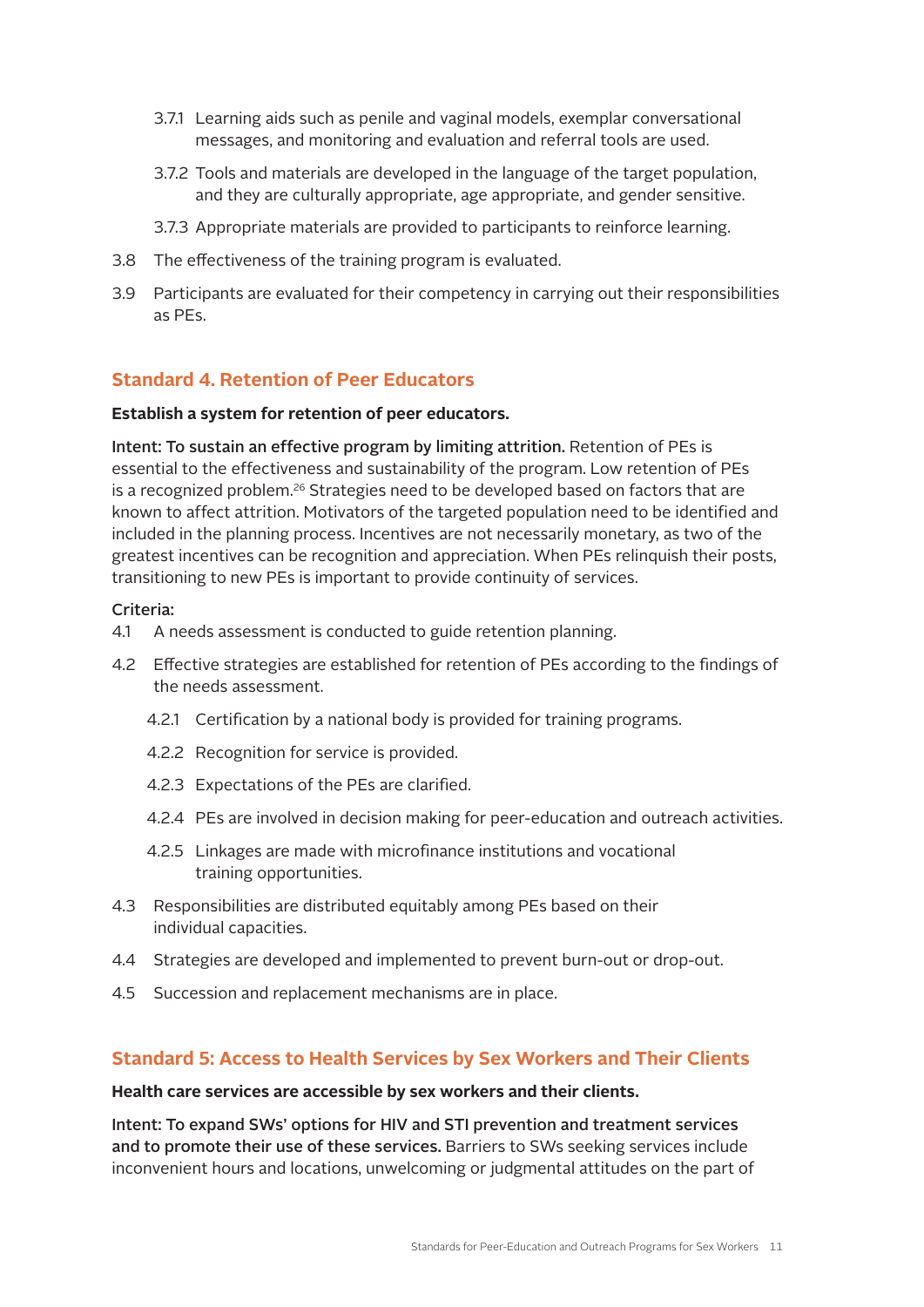staff and other clients, and the cost of services. Service providers need to consider these potential barriers and plan service delivery to minimize them.

#### Criteria:

- 5.1 Health care services are responsive to the needs of SWs and their sexual clients.
- 5.2 Health care services are offered at times that are convenient for SWs and their sexual clients.
- 5.3 Health care services including outreach services are offered in locations that are convenient for SWs and their clients.
- 5.4 Health care services and medications are affordable.
- 5.5 Health care service providers are friendly to SWs and nonjudgmental.
- 5.6 Health care service providers are available and competent to provide all elements of the basic package of services and make references as appropriate.
- 5.7 The following health care services are periodically integrated with peer-outreach activities:
	- 5.7.1 STI and cervical-cancer screening and management
	- 5.7.2 Reproductive health and family planning
	- 5.7.3 Post-exposure prophylaxis (PEP)
	- 5.7.4 HIV testing and counselling, prevention of mother to child transmission (PMTCT), ART, and adherence support

#### **Standard 6. Peer-Education and Outreach Services for Sex Workers**

#### **Comprehensive peer-education and outreach services are provided.**

Intent: To respond to the health information needs of sex workers with competent providers who offer an integrated HIV/STI package at the convenience of the SWs. Successful HIV/AIDS prevention and care programs for those involved in sex work are based on several strategies. The *National Guidelines* outline the services to be provided in peer-education and outreach programs. These services include information on HIV/STI, emergency contraception, PEP, cervical cancer, sexual reproductive health, and substance abuse; demonstrations and distribution of condoms and lubricants; skills building; encouragement to determine one's HIV status; and referral to clinical and nonclinical services. Peer-education and outreach programs should be designed to meet the broad health-information needs of SWs and their clients. Partnering health care workers with PEs to provide outreach services is recommended.

- 6.1 Formal enrollment is documented for each beneficiary.
- 6.2 Accurate, relevant, up-to-date, and complete information on STIs, HIV, and other health issues is provided.
- 6.3 Individualized risk assessments are conducted.
- 6.4 Individualized risk-reduction plans are developed.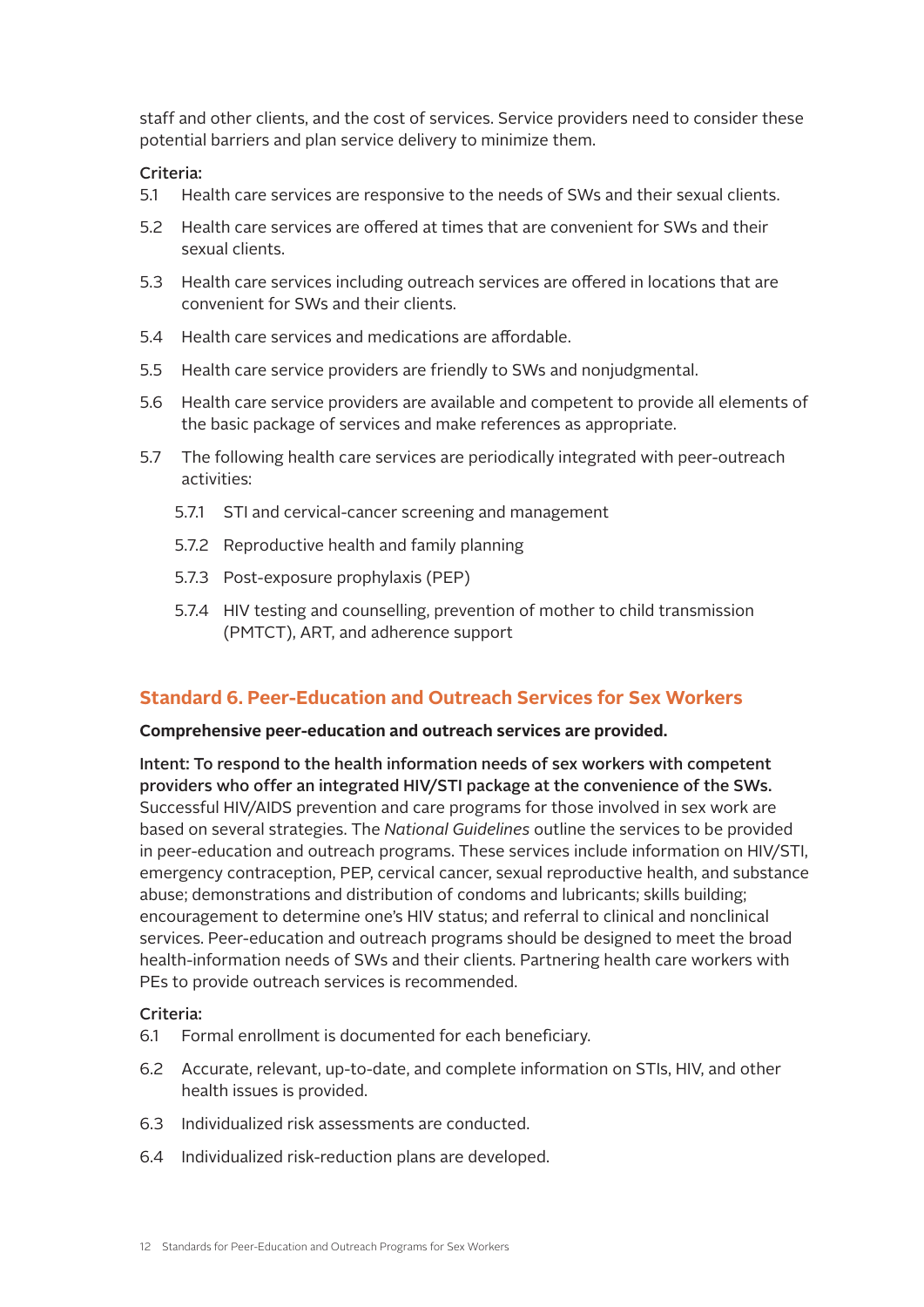- 6.5 Male and female condoms and lubricants and instructions and demonstrations regarding their correct and consistent use are provided to each SW and to his or her clients.
- 6.6 PEs converse with SWs personally and endorse the benefits of risk-avoidance behaviours.27
- 6.7 PEs provide problem-solving support and critical thinking about stigmatization of SWs.
- 6.8 SWs are supported in building skills to negotiate condom use.
- 6.9 SWs are assisted in building life skills, including orientation on sexual gender-based violence.
- 6.10 SWs are encouraged to:
	- 6.10.1 Check their HIV status (quarterly for HIV-negative persons).
	- 6.10.2 Access the Prevention with Positives (PWP) services in accord with the *National Guidelines.*
	- 6.10.3 Access STI and cervical cancer services when necessary, including quarterly screening for STIs and cervical cancer and referral for treatment when necessary.
- 6.11 PEs collaborate with health care service providers to ensure that information on HIV, STIs, and family planning is integrated into peer-education and outreach programs when feasible.
- 6.12 PEs guide peers to explore their attitudes toward health services, risky behaviour, and treatment.
- 6.13 A basic HIV/STI package of services is provided during peer education and outreach in accord with the *National Guidelines*. The package includes the following:
	- 6.13.1 Information on risk reduction
	- 6.13.2 Education on preventing and detecting cervical cancer
	- 6.13.3 Distribution of condoms, lubricants, and contraceptives
	- 6.13.4 Referrals for health care services and community support

## **Standard 7: Supplies, Materials, and Tools for Peer Educators and Sex Workers**

#### **The program provides the necessary supplies, materials, and tools.**

Intent: To provide appropriate supplies, materials, and tools to peer educators in sufficient quantities, when and where they are needed. Peer-education and outreach programs work best when supplies such as condoms, models, and learning materials are tailored to meet the needs of the male and female SWs and provided in adequate quantities to PEs in a timely manner. Information, education, and communication materials are needed to meet adult learning goals and they are used most effectively when provided at points of service delivery.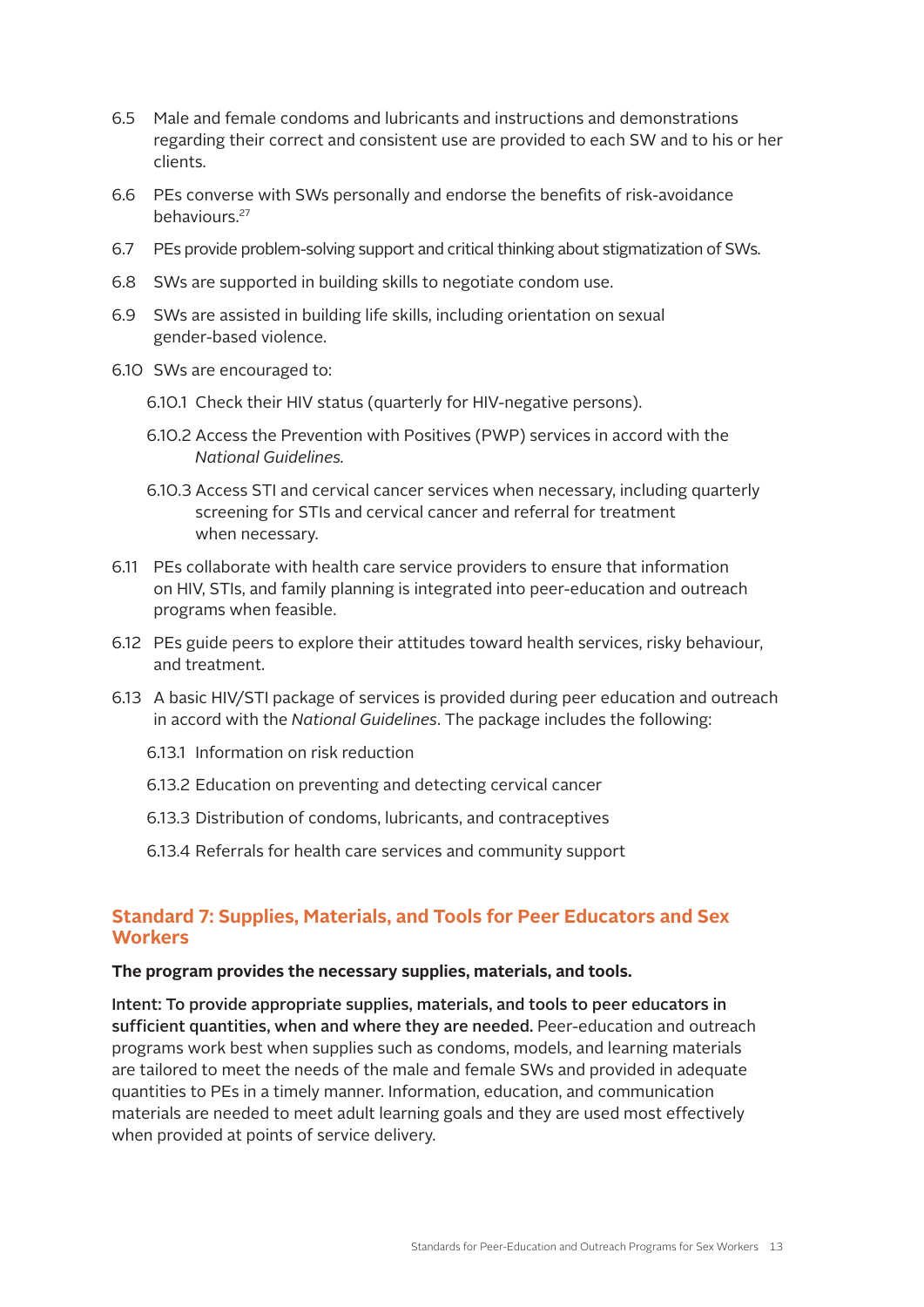#### Criteria:

- 7.1 Information, education, and communication materials that are tailored to the SWs' needs are readily available and acceptable.
	- 7.1.1 Materials are developed in a format suitable to the needs of the target populations (SWs and their clients)—for example, audio for truck drivers and migratory SWs and picture-coded materials for illiterate SWs.
	- 7.1.2 The materials are tested with the target populations for cultural and language acceptability and effectiveness.
	- 7.1.3 Clinically and behaviourally relevant information is presented in an interactive and engaging manner to primary and secondary clients (secondary clients include clients of SWs, brothel owners, etc.).
	- 7.1.4 The materials are based on needs of both male<sup>29</sup> and female sex workers and focus on specific types of sex work.
- 7.2 Facilitation tools for peer-education and outreach sessions (discussion guides, peer-education diaries, and attendance records) are developed, tested, and made available.
- 7.3 PEs collaborate with service providers to ensure that supplies for integrated outreach programs are available. These supplies should include the following:
	- 7.3.1 Medications to treat STIs
	- 7.3.2 HIV test kits
	- 7.3.3 Male and female condoms
	- 7.3.4 Lubricants
- 7.4 A system to manage stock is in place to ensure that adequate supplies are available.

## **Standard 8: Enabling Environment**

#### **An enabling environment is established for peer education of sex workers and outreach to sex workers and their clients.**

Intent: To promote and enhance the health, rights, and well-being of sex workers. An enabling environment is key to increasing the uptake of quality services by SWs and their clients. Sex workers often have a wide range of concerns that directly and indirectly affect their health, well-being, and capacity for action. These concerns may include worries about children, police harassment, exploitative working conditions, housing problems, domestic violence, migration status, and HIV-related stigmatization. Increasing SWs' involvement and control over their working and social conditions is important toward improving their situation. Reducing stigmatization and discrimination can be achieved through support groups and working with police, managers and owners of establishments, and others. Creating easy access to health care, increasing empowerment through developing alternative life skills, and capacity building are other ways to create an enabling environment. Adherence to a code of ethics by PEs and health care providers and collaborative interventions with stakeholders are also important.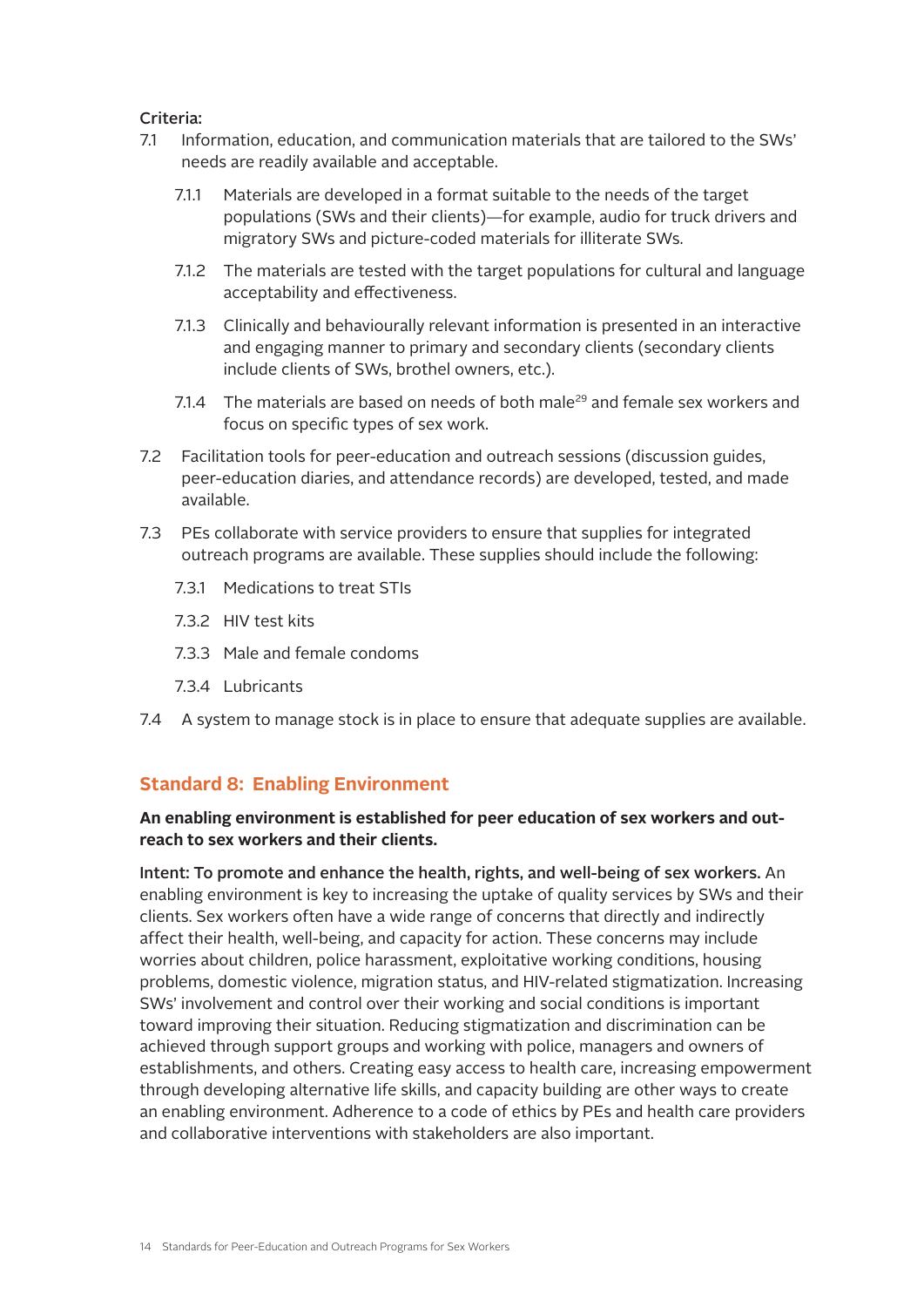#### Criteria:

- 8.1 A code of ethics for PEs is developed and used to guide recruitment, training, service delivery, retention, and disciplinary and dismissal processes.
- 8.2 PEs educate SWs on their human rights and responsibilities in accord with the *National Guidelines*, including referrals and linkages to sustainable alternatives for economic empowerment.
- 8.3 Peer education and outreach are culturally appropriate and gender sensitive.
- 8.4 Physical facilities ensure that services can be provided to SWs confidentially.
- 8.5 Confidentiality is maintained by all service providers (PEs and health care workers).
- 8.6 Measures to reduce stigmatization (of self, among peers, at referral sites, and within the community) and discrimination among PEs and SWs are in place.
- 8.7 Health care facilities, such as drop-in centres, are friendly and conveniently located in appealing, accessible, and secure places, and they provide services at convenient hours.
- 8.8 Partnerships are created with community gatekeepers (opinion leaders, ecumenical or faith-based organization [FBO] leaders, local administration, law enforcement agencies, and owners of recreational facilities and hotspots) to protect the health and safety of SWs.

## **Standard 9: Referral System for Sex Workers and Their Clients**

#### **An effective referral system is established.**

Intent: To address the economic, social, legal, emotional, psychological, and physical needs of sex workers. Providing a networking infrastructure that is capable of supporting the specific needs of SWs and their clients is key to quality peer-education and outreach programs. PEs are in a position to learn about these needs, but they are not empowered to intervene in all areas. It is therefore important that they be fully aware of the resources within the community to which they can refer the SWs and their clients for assistance.

- 9.1 A referral directory is developed and updated annually or as needed with the following information:
	- 9.1.1 Location of referral sites within the community
	- 9.1.2 Services available and cost of the services
	- 9.1.3 Contacts of key service providers at referral sites
- 9.2 Service providers are oriented to the referral processes, tools, facilities, and sites.
- 9.3 PEs are aware of the referral systems and sites.
- 9.4 PEs routinely share the information in the referral directory among themselves and with SWs.
- 9.5 Linkages for clinical management of HIV and STIs for SWs and their clients are defined in accord with the *National Guidelines*.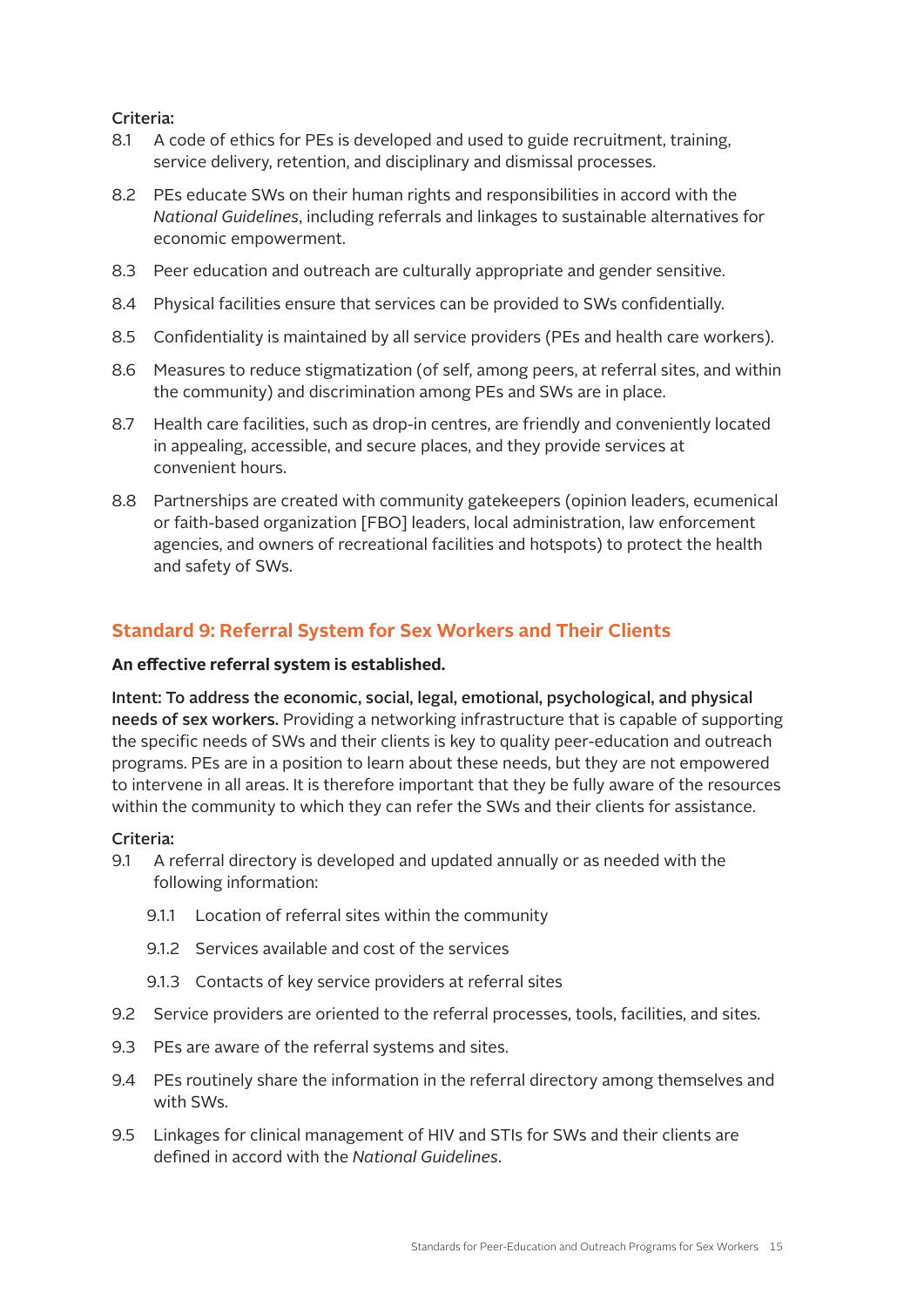- 9.6 Linkages for nonclinical HIV and STI services for SWs and their clients are established in accord with the *National Guidelines*.
- 9.7 A clear mechanism exists to provide feedback between the health facility and the SW community:
	- 9.7.1 Peer to peer
	- 9.7.2 Peer to referral site
	- 9.7.3 Referral site to peer
- 9.8 Children of SWs are linked to existing support systems for relevant services, such as child protection and vaccinations.
- 9.9 A standard tool is developed and in use for tracking effective referrals.
- 9.10 Periodic (no less than quarterly) meetings of PEs and service providers are held to review performance.
- 9.11 PEs, when feasible, document referrals and services provided to each SW.

#### **Standard 10. Supportive Supervision of Peer Educators**

#### **Supportive supervision is provided on an ongoing basis to all peer educators.**

Intent: To establish a mechanism for monitoring peer-educator staff during routine activities and identifying factors that affect work output. Supportive supervision is a process of guiding, helping, teaching, and learning from PEs at their places of work in order to help them perform their work better. In supportive supervision, equal emphasis is placed on identifying and solving problems and two-way communication between the supervisors and those being supervised. It is also a powerful tool for monitoring and measuring the quality of services provided. The supervisor provides a link between the various levels of service and assists in integrating the services to meet the SWs' needs. Frequent support visits have been identified as a key factor in motivating PEs.30

- 10.1 Training sessions are conducted to build capacity and certify peer-education and outreach supervisors.
- 10.2 Supervisors certified in peer education and outreach conduct supervision of PEs.
- 10.3 A feedback mechanism is in place for staff at all levels.
- 10.4 Supportive supervision is provided at the program level at least quarterly.
- 10.5 The results of supportive supervision are used for making decisions.
- 10.6 Supervision of peer-education and outreach activities is provided regularly.
- 10.7 Standard supervision tools are used to document observations, plans, and activities.
- 10.8 Quality improvement processes are in place for the following:
	- 10.8.1 Identifying performance gaps
	- 10.8.2 Analyzing the causes of problems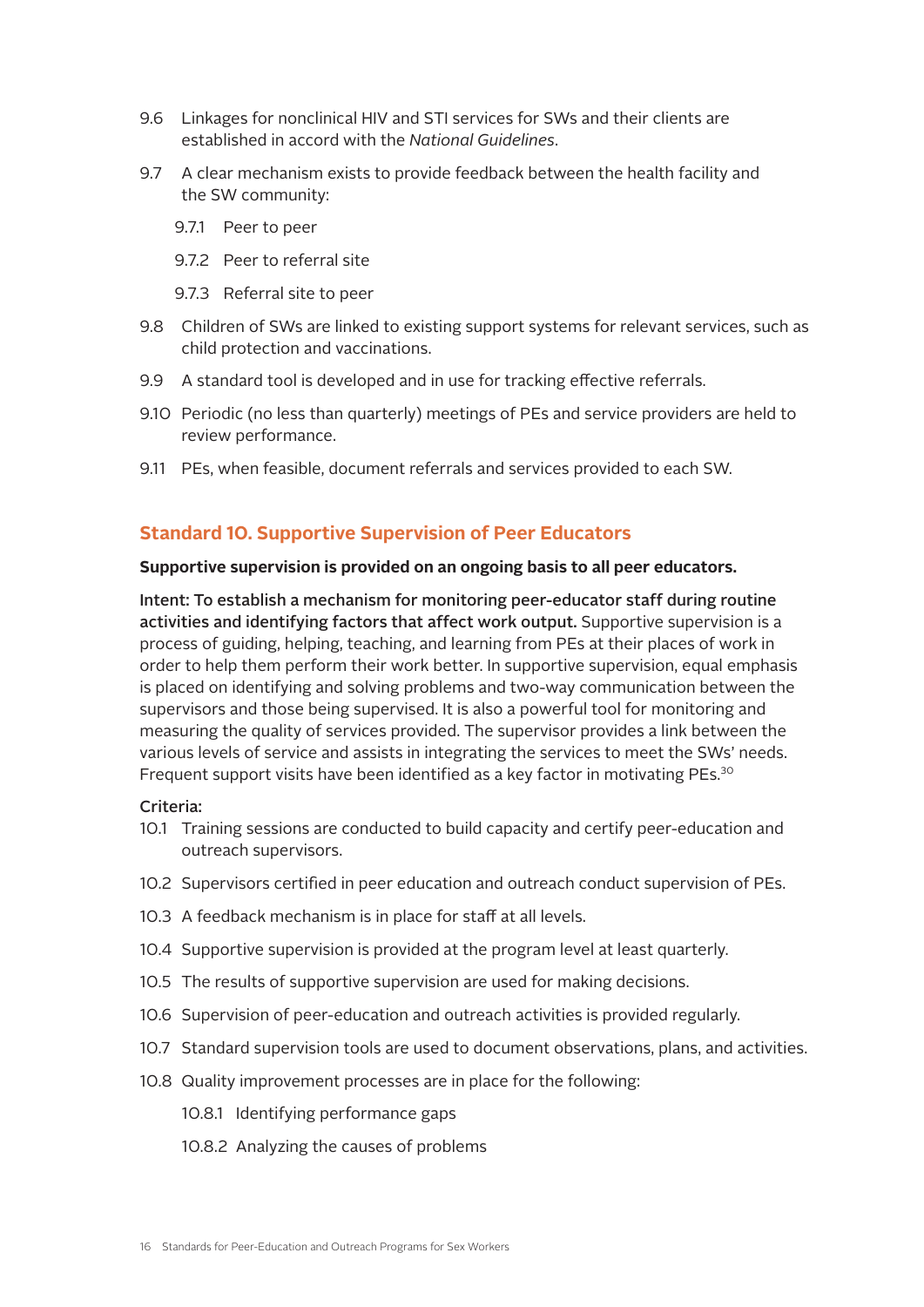- 10.8.3 Designing and implementing solutions
- 10.8.4 Monitoring the results of the interventions
- 10.9 Periodic review meetings are held to improve the technical knowledge and skills of PEs and respond to emerging needs.
- 10.10 A mechanism is in place to discuss and respond to grievances of SWs and PEs regarding service provision.

## **Standard 11. Ongoing Support for Sex Workers**

#### **Continuous and sustained contact with sex workers is undertaken.**

Intent: To provide an opportunity for updating and furthering education, increasing skill competency, and motivating for change. Evidence has shown that beneficial behaviour change occurs when repeated and sustained contact with peers takes place. Peer contacts offer a mechanism for responding to other socio-economic factors and service utilization. The program documents follow-up of SWs to ensure that programs are implemented effectively.

#### Criteria:

- 11.1 A plan of ongoing contact with SWs is developed.
- 11.2 Ongoing contact is implemented as planned and can be facilitated by forming support groups.
- 11.3 Individualized risk assessments are updated regularly for each SW (for example, quarterly).
- 11.4 Risk-reduction plans are revised regularly to reflect changes in risk behaviour.
- 11.5 Options for alternative modes of income generation for interested SWs are identified.

#### **Standard 12. Monitoring and Evaluation**

#### **Participatory monitoring and evaluation (M&E) is carried out for peer-education and outreach programs.**

Intent: To continually improve and adjust programs in order to better suit the needs of sex workers. Participatory M&E is an important component of quality programming. Effective programs require data that managers can use to make decisions about how to design their programs and adjust them if data show the need for improvement. Knowing which data are needed for decision making ensures that the right data are collected. Standardization of M&E systems helps to clarify expectations on what the program will achieve. Standardization also enables comparisons across sites and over time.<sup>31</sup> Identifying an M&E focal person can be helpful in providing oversight to ensure that correct and complete information is obtained.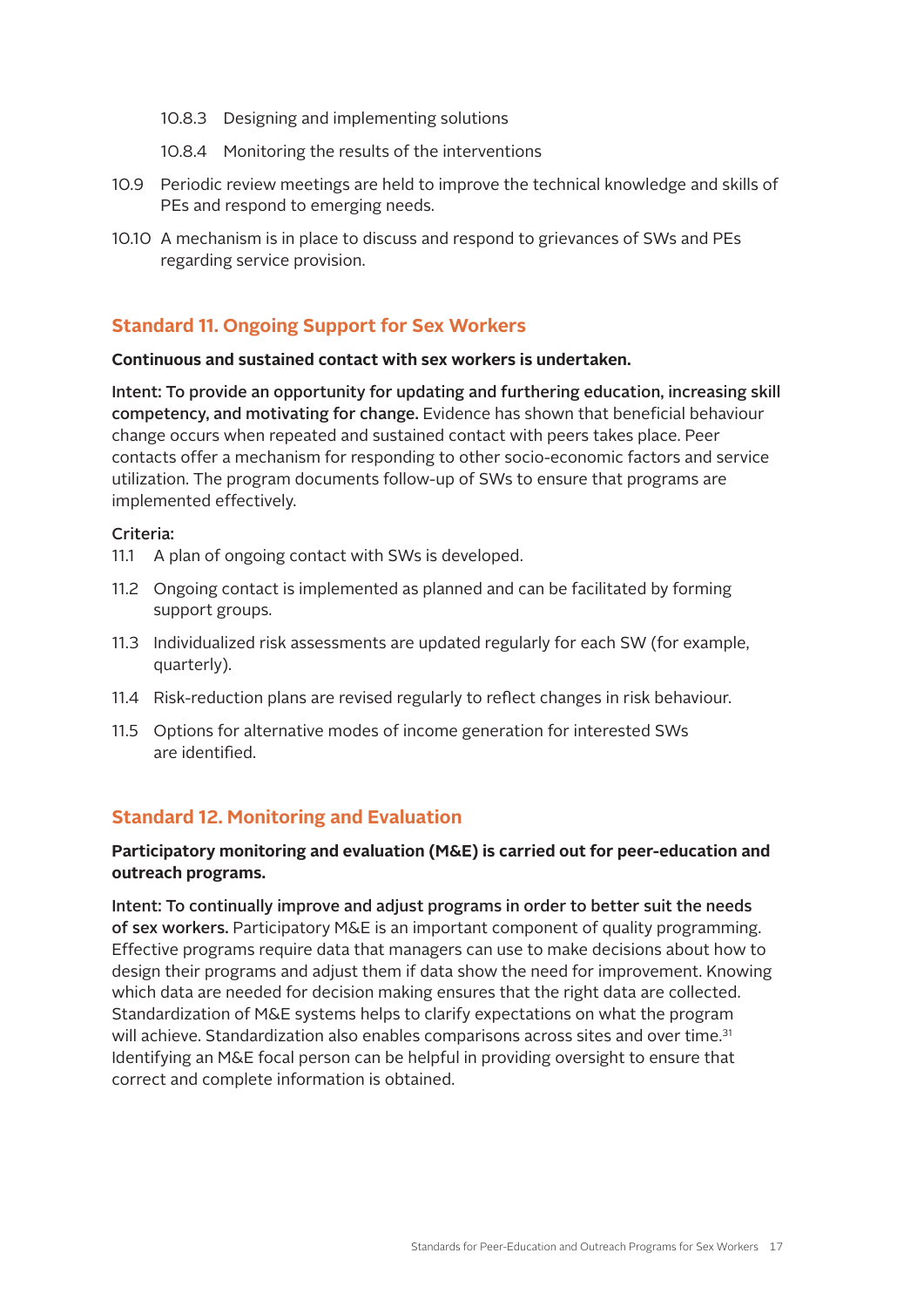- 12.1 An M&E training plan is established.
- 12.2 Staff members have the capacity to plan and implement M&E at the program and peer-educator level.
- 12.3 An M&E plan is established that includes the following:
	- 12.3.1 Relevant and clear objectives
	- 12.3.2 Defined measurable quality outcomes of program activities
	- 12.3.3 Appropriate input, process, and outcome indicators
	- 12.3.4 Definition of the data flow process across the program
	- 12.3.5 Standardized definitions and M&E formats across sites
	- 12.3.6 A timeline for periodic evaluation
- 12.4 An M&E plan is implemented, including data-quality audits on a quarterly basis. Progress and any relevant information regarding the peer-education and outreach programs are shared with SWs, their partners, PEs, and stakeholders.
- 12.5 The collected data are analyzed and used to make decisions to improve the program.
- 12.6 Clear guidelines are outlined on how data will flow from the community to the national level.
- 12.7 Feedback is collected and provided to clients and service providers on the use of referral services.
- 12.8 Appropriate documentation tools are developed for the target audience.
- 12.9 Documentation of SWs' attendance at peer-education and outreach sessions is accurate and complete.
- 12.10 Feedback is collected and provided to clients and service providers on the use of referral services.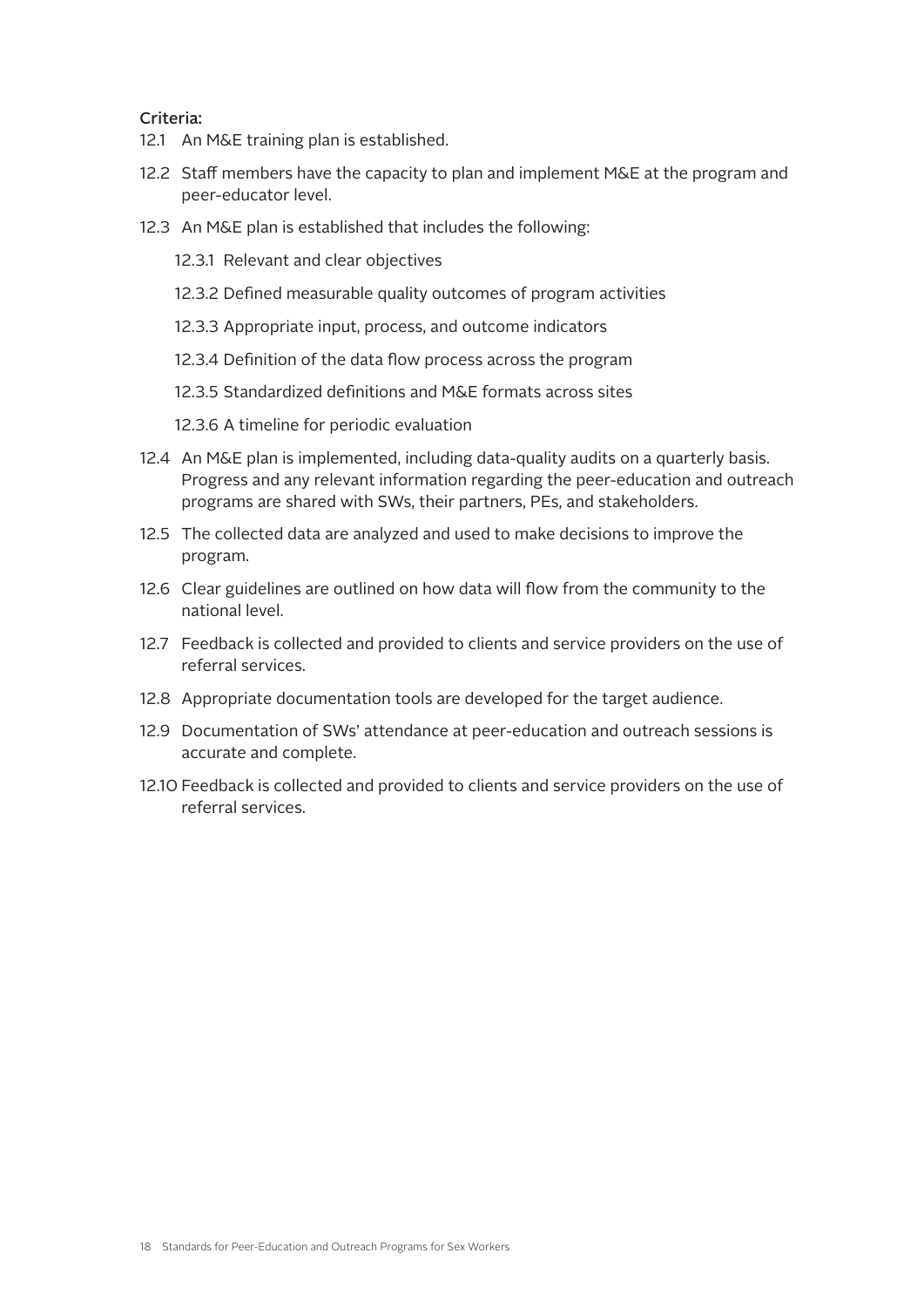## Appendix A. Glossary

**Catchment area:** The geographic coverage area of a program.

**Controllers:** Power-holding intermediaries between the sex worker and the client and often between the sex worker or client and local authorities (pimps, madams, etc.).

**Gatekeepers:** Individuals who facilitate or hinder access to sex workers (law enforcement, controllers, taxi drivers, etc.).

**HIV/STI Package of Services:** Evidence-based package of HIV/STI and reproductive health care services for SWs that includes interventions and services designed specifically for SWs, to decrease the transmission of disease and improve the quality of their health and lives. (See Appendix B.)

**Hotspots:** Places where high-risk behaviour occurs—e.g., where individuals exchange sex for money.

**Men who have sex with men (MSM):** Males who have sex with other males, regardless of whether or not they have sex with women or have a personal or social identity associated with that behaviour (being homosexual, bisexual, or transgender).<sup>32</sup>

**Participatory process:** Active participation of the target population (sex workers) in program planning, management, and implementation.

**Peer-education and outreach:** Programs that involve selecting and training peers (individuals who share demographic characteristics or risk behaviours, such as sex work, with the target population) to modify the knowledge, attitudes, beliefs, or behaviours of their peers through small groups or one-on-one interpersonal interactions in the community where SWs congregate, work, or live (includes referrals to HIV/STI and other services). 33, 34, 35

**Peers:** Sex workers who are reached by PEs.

**Persons who engage in sex work (sex workers):** Individuals (male, female, and transgender) who exchange sexual acts for something of value (cash, material items, etc.) that would otherwise not be extended to them by their sexual partners.<sup>36</sup>

**Referral:** The process through which the HIV/STI-related needs of the sex worker are assessed and she or he is helped to access the identified services.

**Risk assessment:** A process to gather information about sex workers' behaviours that could increase their risks of acquiring or transmitting HIV or STIs. The goal of an individualized risk assessment is to provide the SW with insight into his or her high-risk behaviours and to help him or her minimize the likelihood of acquiring or transmitting HIV or STIs. Information from risk assessments helps service providers to individualize prevention messages and health services.

**Risk-reduction counselling:** A tailored, client-centered behavioural intervention designed to change a person's knowledge, attitudes, behaviours, or practices in order to reduce HIV/STI-risk behaviours that are identified in a risk assessment.

**Service providers:** Individuals (PEs, health care workers, nurses, doctors, clinical officers, and program staff) who offer information and services on HIV, STIs, and reproductive health to SWs.

**Sex work:** The exchange of money for sexual services.

**Sexual clients of SWs:** Paying or nonpaying individuals who have anal, vaginal, or oral sex with sex workers and may include clients, regular sexual clients, and primary sexual clients.

**Clients of sex workers:** Men and women who exchange money with sex workers. They have a range of professions and levels of education and come from various socio-economic strata.

**Regular sexual clients:** Individuals who have anal, oral, or vaginal sex with SWs on a regular basis (more than five times) and may or may not exchange material items for sex with SWs.

**Primary sexual partner:** Individuals who have defined long-term relationships with sex workers, such as boyfriends, girlfriends, cohabiting clients, or spouses.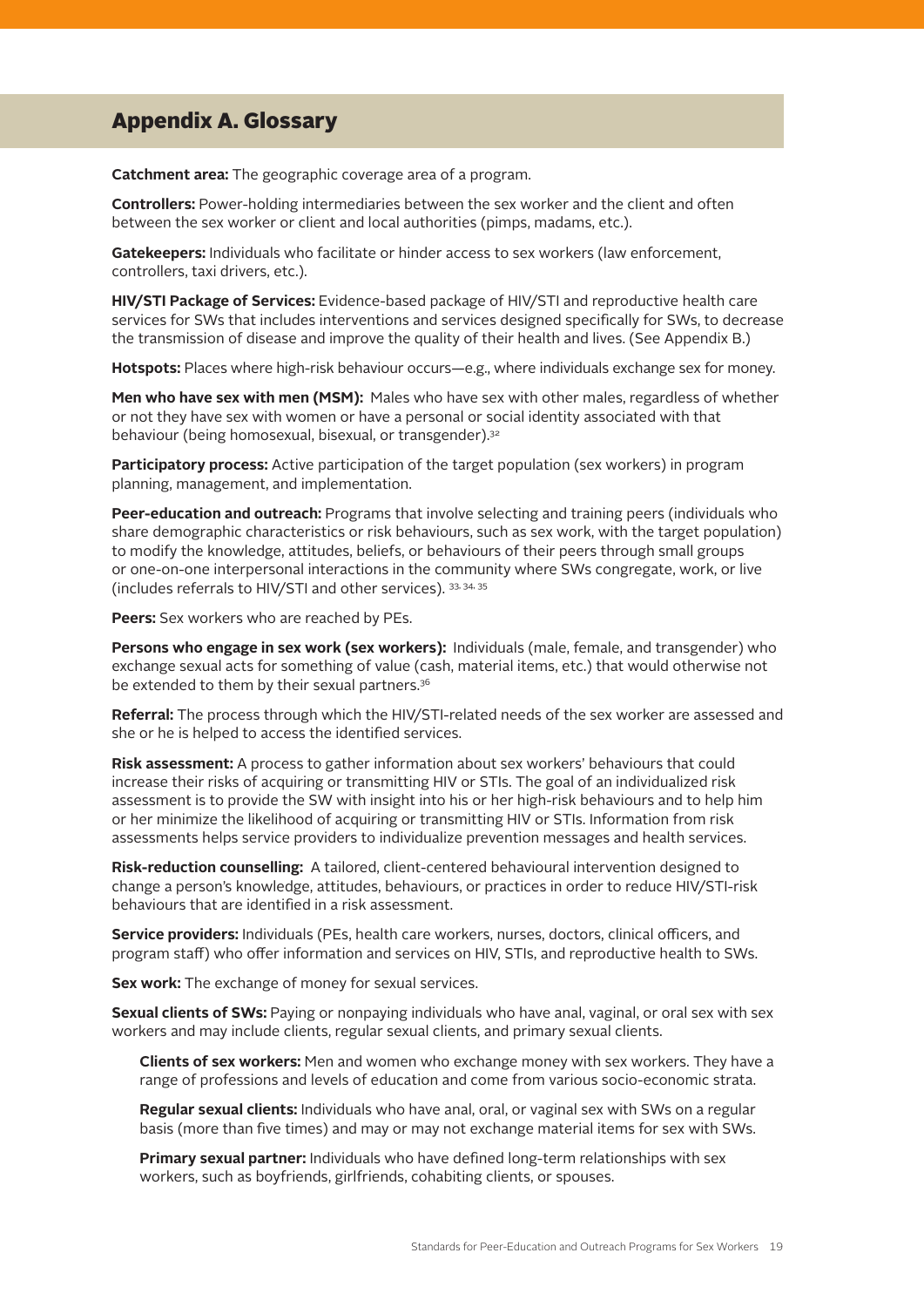## Appendix B. HIV/STI Package of Services

The HIV/STI Package of Services is an evidence-based package of HIV/STI and reproductive health services for sex workers that includes the following:

Basic components. A core set of interventions that must be offered to each SW routinely:

- $\Box$  Outreach and education (especially peer education and outreach)
- $\blacksquare$  Risk assessment, risk-reduction counselling, and skills building
- **n** Promotion, demonstration, and distribution of male and female condoms and water-based lubricants

Clinical components. HIV/STI and reproductive health services tailored to SWs:

- $\blacksquare$  HIV testing and counselling
- **n** STI screening and treatment
- **n** TB screening and referral to treatment
- HIV care and treatment
- Reproductive health services
	- Family planning
	- Post-abortion care services
	- Cervical cancer screening
- **n** Emergency contraception
- $\blacksquare$  Post-exposure prophylaxis (PEP)
- **n** Substance-abuse assessment and treatment

Nonclinical components. Services that increase the overall health status and protect the human and health rights of SWs:

- **n** Psycho-social support
- $\blacksquare$  Services to mitigate sexual violence
- $\blacksquare$  Family and social services
- $\blacksquare$  Support to expand choices beyond sex work

Structural intervention. Approaches to alter the social, economic, political, and environmental factors that determine HIV risk and vulnerability:

**n** 100-percent condom use program

Interventions for clients of SWs. HIV/STI services to reduce acquisition and transmission of disease:

- **n** Peer-education and outreach
- **n** Promotion, demonstration, and distribution of condoms and lubricants
- Access to STI and HIV services including clients' treatment for STIs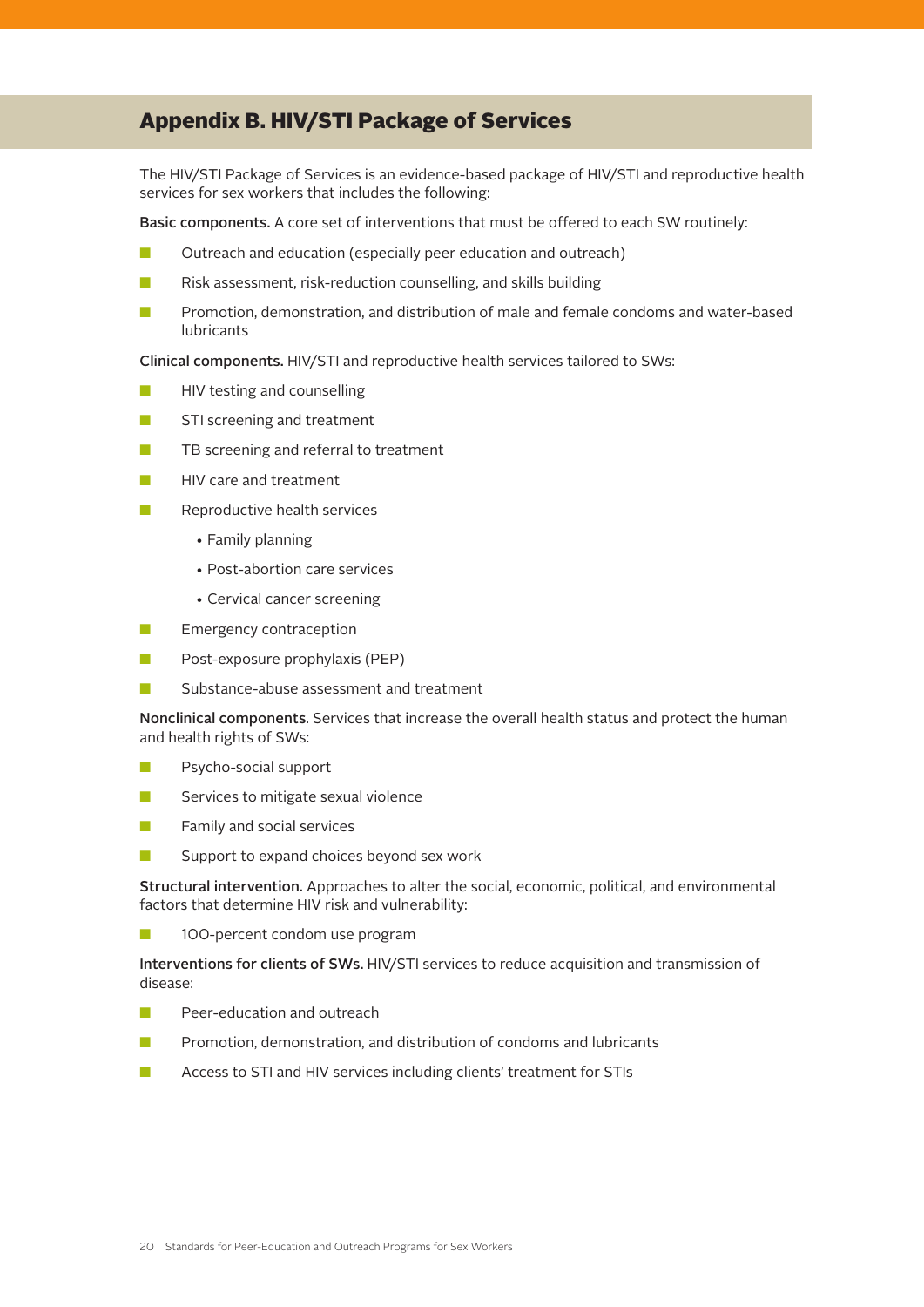#### **Notes**

- 1. Government of Kenya. National guidelines for HIV/STI programs for sex workers (Draft). Nairobi, Kenya: Government of Kenya; 2010.
- 2. Ministry of Public Health and Sanitation, National AIDS and STI Control Programme (NASCOP). Kenya AIDS indicator survey 2007; final report September 2009. Nairobi, Kenya: Government of Kenya; 2009.
- 3. Kenya National AIDS Control Council, Joint United Nations Programme on HIV/AIDS (UNAIDS), and the World Bank HIV/AIDS Program. Kenya HIV prevention response and modes of transmission analysis. Nairobi, Kenya: UNAIDS; 2009.
- 4. NASCOP, 2007.
- 5. Kenya National AIDS Control Council, Joint United Nations Programme on HIV/AIDS (UNAIDS), and the World Bank HIV/AIDS Program. Kenya HIV prevention response and modes of transmission analysis. Nairobi, Kenya: UNAIDS; 2009.
- 6. Simonsen JN, Plummer FA, Ngugi EN, Black C, Kreiss JK, Gakinya MN, et al. HIV infection among lower socioeconomic strata prostitutes in Nairobi. AIDS. February 1990; 4(2):139-44.
- 7. Martin HL, Jackson DJ, Mandaliya K, Bwayo J, Rakwar JP, Nyange P, et al. Preparation for AIDS vaccine evaluation in Mombasa, Kenya: establishment of seronegative cohorts of sex workers and trucking company employees. AIDS Res Hum Retroviruses. 1994; 10 Suppl 2:S235-37.
- 8. Simonsen, et al., 1990.
- 9. Joint United Nations Programme on HIV/AIDS (UNAIDS). UNAIDS Guidance Note on HIV and Sex Work. New York, USA: UNAIDS; 2009.
- 10. Pathfinder International. HIV prevention among vulnerable populations: the Pathfinder International approach. Watertown, MA: Pathfinder International; 2008.
- 11. National AIDS Control Council. Kenya National AIDS strategic plan 2009/10–2012/13: delivering on universal access to services. Nairobi: National AIDS Control Council; 2009.
- 12. Morris C, Ferguson A. Estimation of the sexual transmission of HIV in Kenya and Uganda on the trans-Africa highway: the continuing role for prevention in high risk groups. Sexually Transmitted Infections. 2006;82(5):368-71.
- 13. Government of Kenya. National guidelines for HIV/STI programs for sex workers (Draft). Nairobi, Kenya: Government of Kenya; April 2010.
- 14. Franco LM, Silimperi D, Veldhuyzen van Zanten T, MacAulay C, Askov K, Bouchet B, Marquez L. Sustaining quality of healthcare: institutionalization of quality assurance. QA Monograph Series 2(1). Bethesda, Maryland: Published for the United States Agency for International Development by the Quality Assurance Project; 2002.
- 15. Family Health International (FHI). Standards development: a guide to developing, communicating, and monitoring standards. Research Triangle Park, NC: FHI; 2009.
- 16. Family Health International (FHI). Situational analysis of organizations implementing HIV prevention programs with a peer-outreach component for sex workers in Kenya. Nairobi, Kenya: FHI; 2010a.
- 17. Family Health International (FHI). Literature review of evidence for effective peer education and outreach programs to protect sex workers from HIV. Nairobi, Kenya: FHI; 2010b.
- 18. FHI, 2010a.
- 19. Coleman LM, Ford NJ. An extensive literature review of the evaluation of HIV prevention programs. Health Education Research Theory and Practice. 1996; 11(3): 327-38.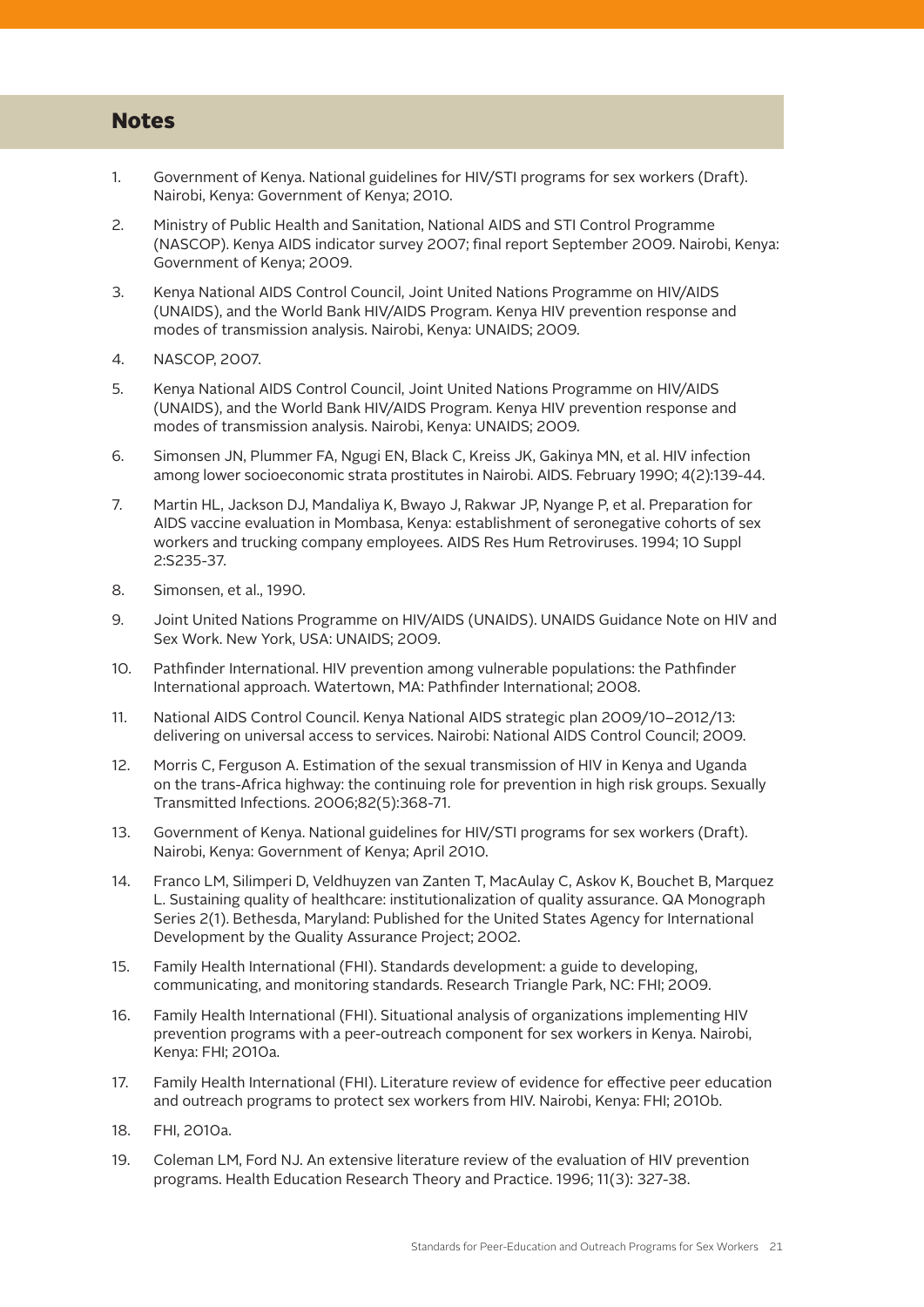- 20. Medley A, Kennedy C, O'Reilly K, Sweat M. Effectiveness of peer education interventions for HIV prevention in developing countries: A systematic review and meta-analysis. AIDS Education and Prevention. 2009; 21(3):181-206.
- 21. Kelly JA. Popular opinion leaders and HIV prevention peer education: resolving discrepant findings, and implications for the development of effective community programmes. AIDS Care. 2004; 16(2):139-150.
- 22. Amirkhanian YA, Kelly JA, Kabakchieva E, Kirsanova AV, Vassileva S, Takaks J, et al. A randomized social network HIV prevention trial with young men who have sex with men in Russia and Bulgaria. AIDS. 2005; 19:1897-1905.
- 23. Okal J, Luchters S, Geibel S, Chersich MF, Lango D, Temmerman M. Social context, sexual risk perceptions and stigma: HIV vulnerability among male sex workers in Mombasa, Kenya. Culture, Health & Sexuality. 2009; 11(8):811-26.
- 24. Coleman, et al., 1996.
- 25. Shuguang W, Van deVan P. Peer HIV/AIDS education with volunteer trishaw drivers in Yaan, People's Republic of China: process evaluation. AIDS Education and Prevention. 2003; 115(4):334-45.
- 26. Medley, et al., 2009.
- 27. Kelly, 2004.
- 28. Cornish F, Campbell C. The social conditions for successful peer education: a comparison of two HIV prevention programs run by sex workers in India and South Africa. Am J Community Psychol. 2009; 44:123-35.
- 29. Geibel S, Luchters S, King'ola N, Esu-Williams E, Rinyiru A, Tun, W. Factors associated with self-reported unprotected anal sex among male sex workers in Mombasa, Kenya. Sexually Transmitted Diseases. 2008; 35(8):746-52.
- 30. Laukamm-Josten U, Mwizarubi BK, Outwater A, Mwaijonga CL, Valadez JJ, Nyamwaya D, et al. Preventing HIV infection through peer education and condom promotion among truck drivers and their sexual partners in Tanzania, 1990-1993. AIDS Care. 2000; 12(1):27-40.
- 31. WHO/SEARO. Toolkit for monitoring and evaluation of interventions for sex workers. 2009. Available from: http://www.searo.who.int/LinkFiles/Publications\_ToolKitMandE.pdf World Health Organization, Regional Office for South-East Asia, India.
- 32. Joint United Nations Programme on HIV/AIDS (UNAIDS). UNAIDS action framework: universal accesses for men who have sex with men and transgender people. Geneva, Switzerland: UNAIDS, 2009.
- 33. Medley, et al., 2009.
- 34. Medlin C, Balkus J, Padian N. Report to the UNAIDS HIV Prevention Reference Group on developing minimum quality standards for HIV prevention interventions. Geneva, Switzerland: Joint United Nations Programme on HIV/AIDS, 2008.
- 35. Joint United Nations Programme on HIV/AIDS (UNAIDS). Peer education and HIV/AIDS: concepts, uses, and challenges. Geneva, Switzerland: UNAIDS, 1999.
- 36. Harcourt C, Donovan B. The many faces of sex work. Sexually Transmitted Infections. 2005; 81:201-06.